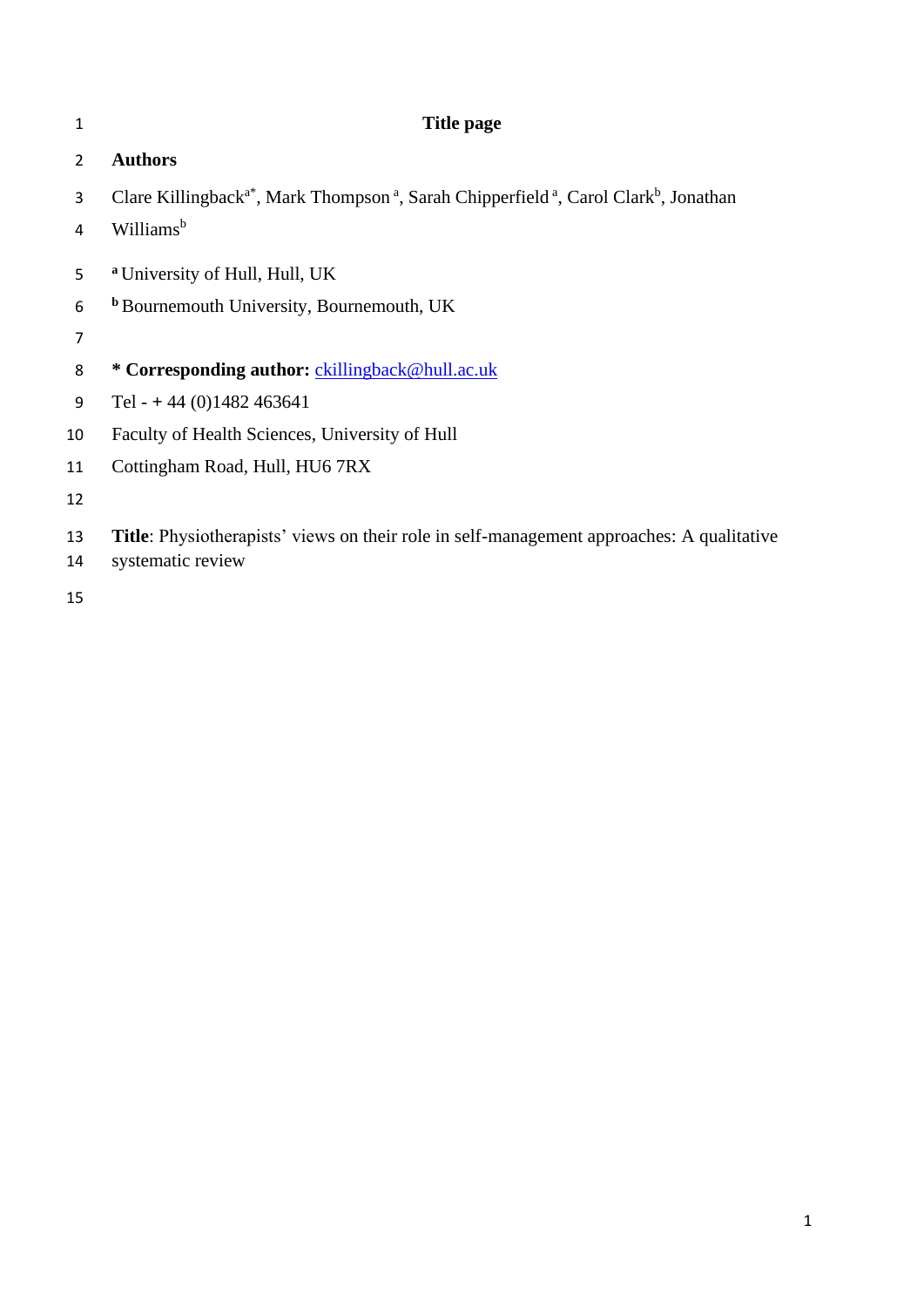#### **ABSTRACT**

 Self-management has been an increasingly important aspect of helping people manage their long-term conditions. The aim of this qualitative review was to synthesise the views of physiotherapists concerning their delivery of a self-management approach. A systematic search was conducted on six electronic bibliographic databases to identify relevant primary studies. Studies were assessed for quality and data extracted. Qualitative data were analysed using thematic synthesis. A total of 1189 studies were identified and screened. Eleven studies met the inclusion criteria. Findings suggest that for self-management approaches to work, physiotherapists believe that patients need to actively participate. Boundaries on who is the expert were blurred at times with some physiotherapists struggling to relinquish control. High quality patient-therapist relationships are required to build trust in order to support patients in the self-management of their long-term conditions. It is also important to consider the competing paradigms in which a service is delivered as this may facilitate or hinder self-management. Seeing patients as people is integral to supporting self-management approaches. Physiotherapists are well placed to support self-management but there is still a need for a cultural and paradigmatic shift in the physiotherapy profession and in some environments, this shift as yet is to be realised.

**Keywords:** Physiotherapists; Self-management; Qualitative synthesis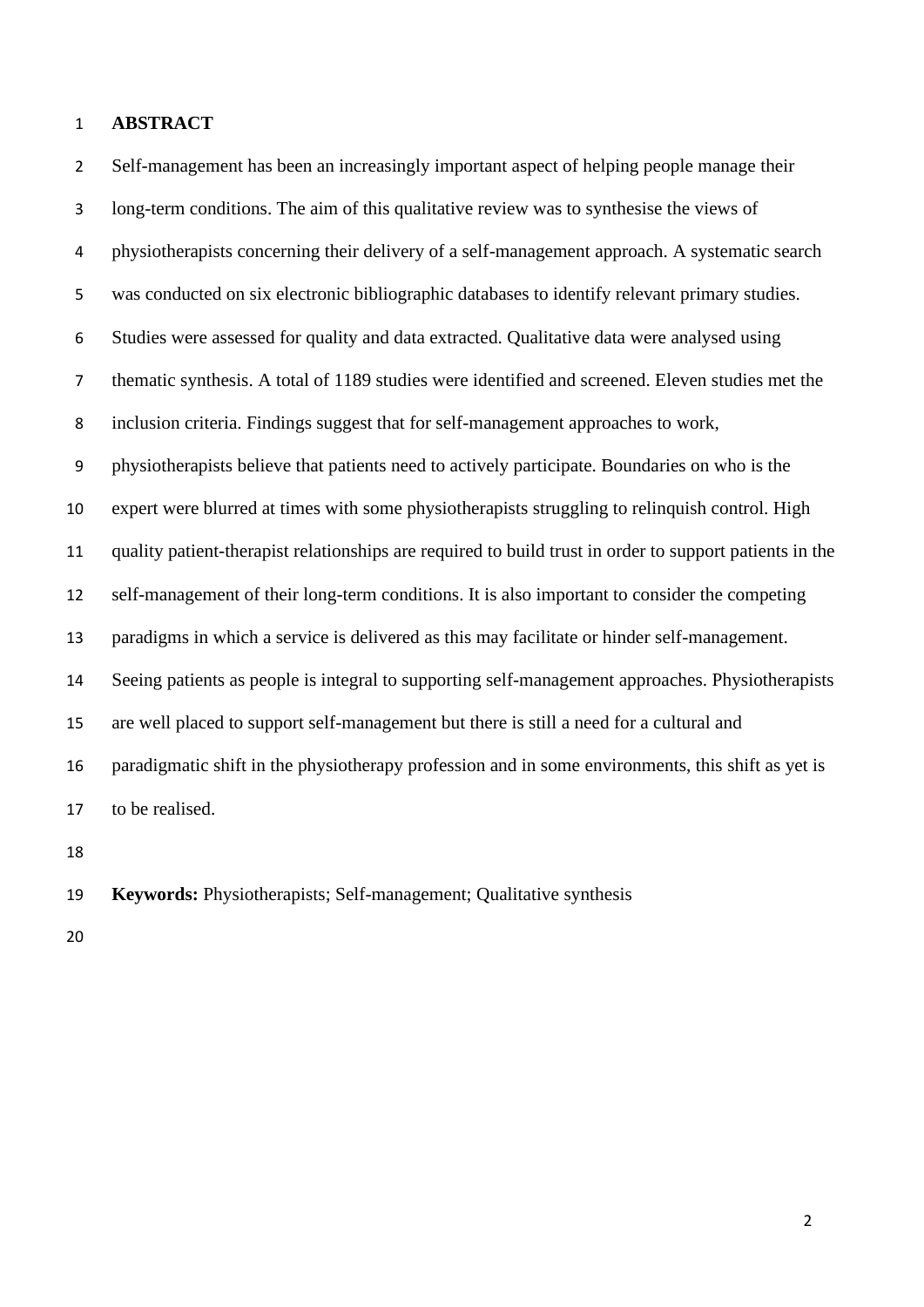#### **INTRODUCTION**

 Health systems globally have been challenged by the rising burden of chronic illness and long- term conditions (World Health Organisation, 2014). In response, self-management has become an increasingly important aspect of helping people manage with their long-term conditions (Department of Health, 2001; Naylor et al, 2015). With this shift from acute to chronic disease came the understanding that healthcare providers are required to become partners with patients in supporting them to make informed choices about their long-term health and disease management (Lorig and Holman, 2003). Clinicians are now called upon to work with patients to be co- producers of health and self-management is viewed as being inseparable from high-quality care for long-term conditions (Elwyn, 2011; Taylor et al, 2014). Self-management has been defined as an: "Individual's ability, in conjunction with family, community, and the appropriate healthcare professionals to manage the symptoms, treatment, physical, psychosocial, cultural, and spiritual consequences and inherent lifestyle changes required for living with a chronic disease" (Wilkinson and Whitehead, 2009). It involves consideration of the medical management of a condition (such as taking medication, or the use of an inhaler), role management (involving the maintenance or creation of new meaningful behaviours or roles in life), and emotional management (dealing with the emotional sequelae of a long-term condition such anger, fear, frustration) (Corbin and Strauss, 1988; Lorig and Holman, 2003). Interventions to support self-management are predominantly based on behavioural change theories (Lorig et al, 2006) with the intention of helping patients take the lead in managing their own health and wellbeing.

 Despite the fact that the term self-management first appeared in healthcare almost 60 years ago (Loris and Homan, 2003), the evidence of its effectiveness remains equivocal (Sadler, Wolfe, and McKevitt 2014). Some suggest that the evidence for supporting self-management is only moderate due to it being used to describe a wide range of activities from initiatives that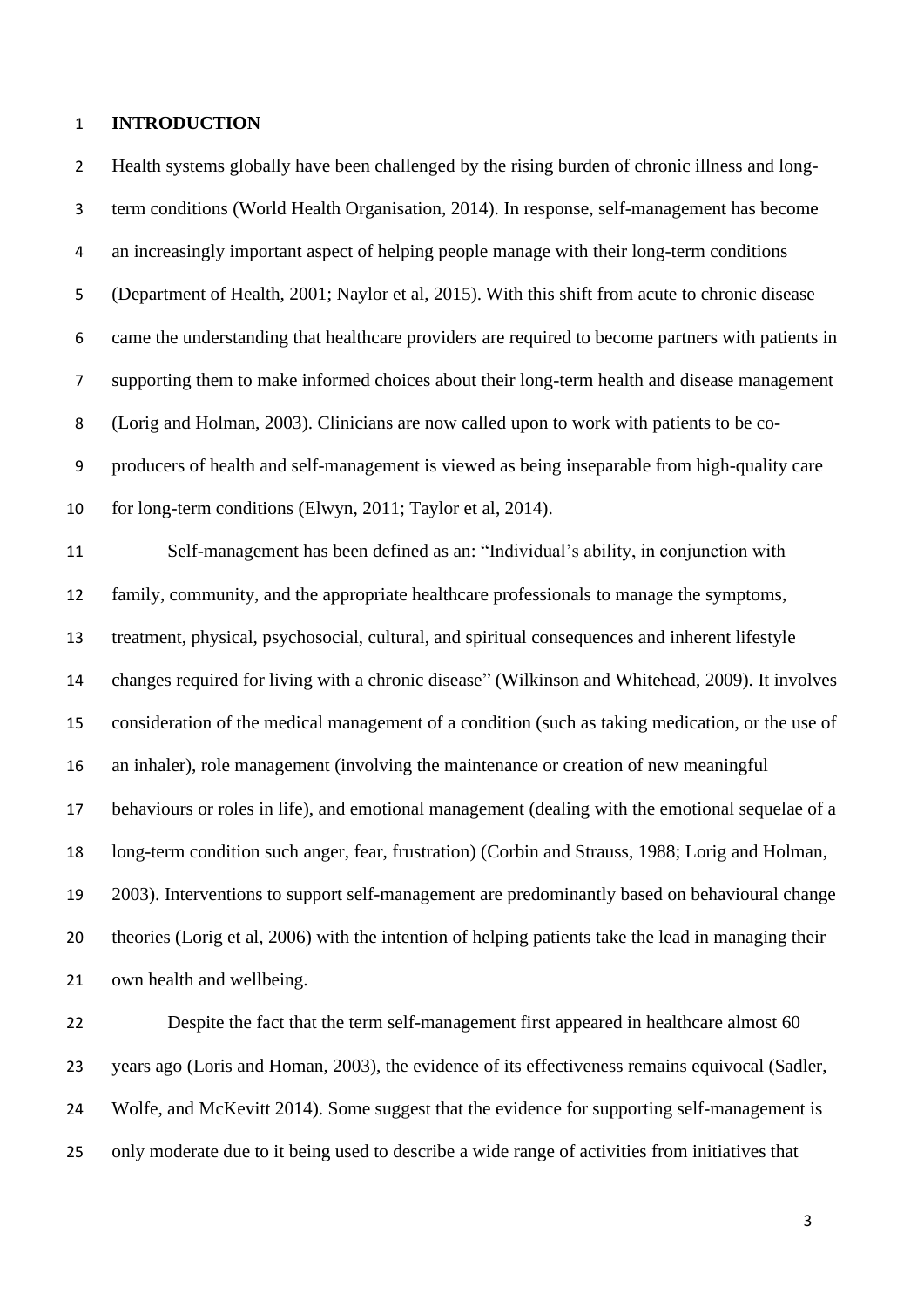focus on information provision to interventions that target behaviour change and self-efficacy and that combining these leads to a dilution of findings (De Silva, 2011). Different clinical conditions may necessitate varying approaches such as technical structured education for those with diabetes compared to cognitive or behavioural interventions for chronic pain conditions (De Silva, 2011). These range of approaches can make self-management a complex intervention to evaluate (Taylor et al, 2014). No single component of self-management has been identified as more important than any other, however, several core components have been highlighted including education about the condition; psychological strategies to help patients adjust to life with a long-term condition; strategies to support treatment adherence; practical support around activities of daily living and action plans for conditions with marked exacerbations; and social support (Taylor et al, 2014).

 A synthesis of over 550 studies to appraise the role of self-management noted that although the findings of individual studies are mixed, the overall evidence suggests that self- management can lead to positive outcomes (De Silva, 2011). In particular, proactive, behaviourally focused self-management approaches, which are designed to increase self-efficacy, can impact positively on patient's clinical symptoms, attitudes, quality of life, and healthcare 17 resource use (De Silva, 2011). However, barriers to self-management from the perspective of 18 patients living with multiple chronic conditions are noted. These include challenges with healthcare professionals around contradictory knowledge, limited access to healthcare providers, and difficulties with medications, such as overreliance on medications and issues related to side effects (Liddy, Blazkho, and, Mill, 2014). To overcome these barriers, patients identified the 22 importance of sharing power and responsibility; they wanted to be able to ask questions of healthcare professionals and seek answers to health concerns (Bardach, Tarasenko, and Schoenberg, 2011). Patients also wanted to be listened to and set mutually agreed goals (Bair et 25 al, 2009). To be able to live well with a long-term condition, it was important for individuals to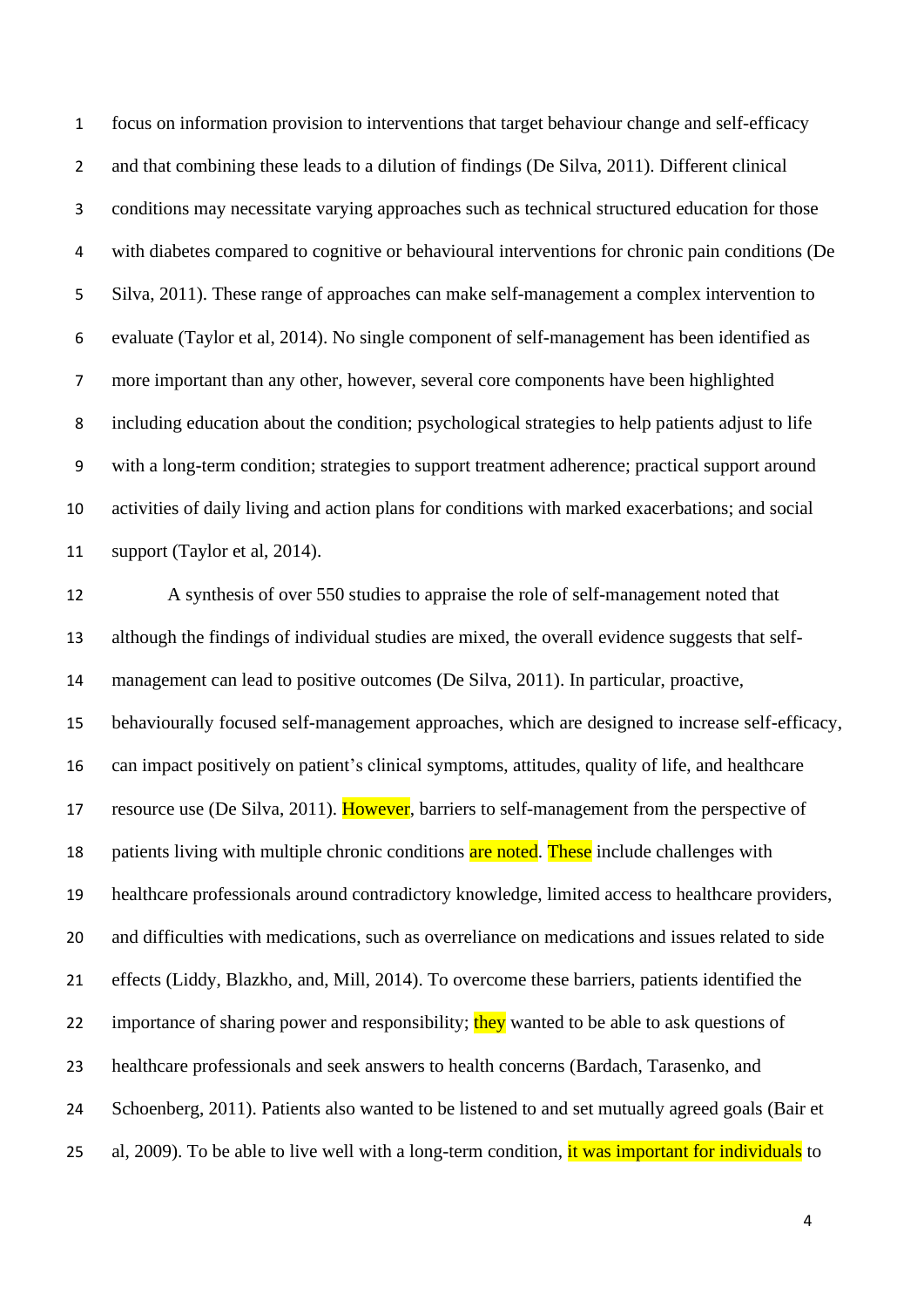1 stay socially connected and they valued the role of self-care (Stenberg and Furness, 2017). The physical and emotional challenges of living with multiple long-term conditions, such as pain and depression, impacted on patients' ability at times to successfully self-manage (Liddy, Blazkho, and, Mill, 2014).

 Therefore, it is evident that a healthcare professional requires a unique skill set to enable the support of self-management strategies. Qualitative reviews have explored the perceptions of health and social care practitioners concerning the delivery of self-management approaches and their experiences of supporting adults with long-term conditions (Morgan et al, 2016; Mudge, Kayes, and McPherson, 2015; Sadler, Wolfe, and McKevitt 2014). Control was a central theme with practitioners expecting patients to have control over their condition and for practitioners to have control over their patients (Mudge, Kayes, and McPherson, 2015). Clinicians who integrated self-management into their practice noted a transformation in their clinical encounters as they moved away from a didactic model of interaction to a partnership approach which valued patient expertise and involvement (Mudge, Kayes, and McPherson, 2015). Physiotherapists regularly work with individuals who have long-term conditions and seek to promote independence (Chartered Society of Physiotherapy, 2019). Self-management strategies are important in physiotherapy practice, which routinely incorporates the use of self- efficacy strategies, supported goal setting, active adaptive coping, and active patient involvement (National Health Service Education for Scotland, 2012). Therefore, this review sought to build on the work of broader studies which explored the views of health and care practitioners regarding self-management (Morgan et al, 2016; Mudge, Kayes, and McPherson, 2015; Sadler, Wolfe, and McKevitt, 2014) by examining the views of physiotherapists. The aim of this study was to explore the views of physiotherapists concerning their delivery of a self-management approach. The new knowledge generated from this review will provide insight into the barriers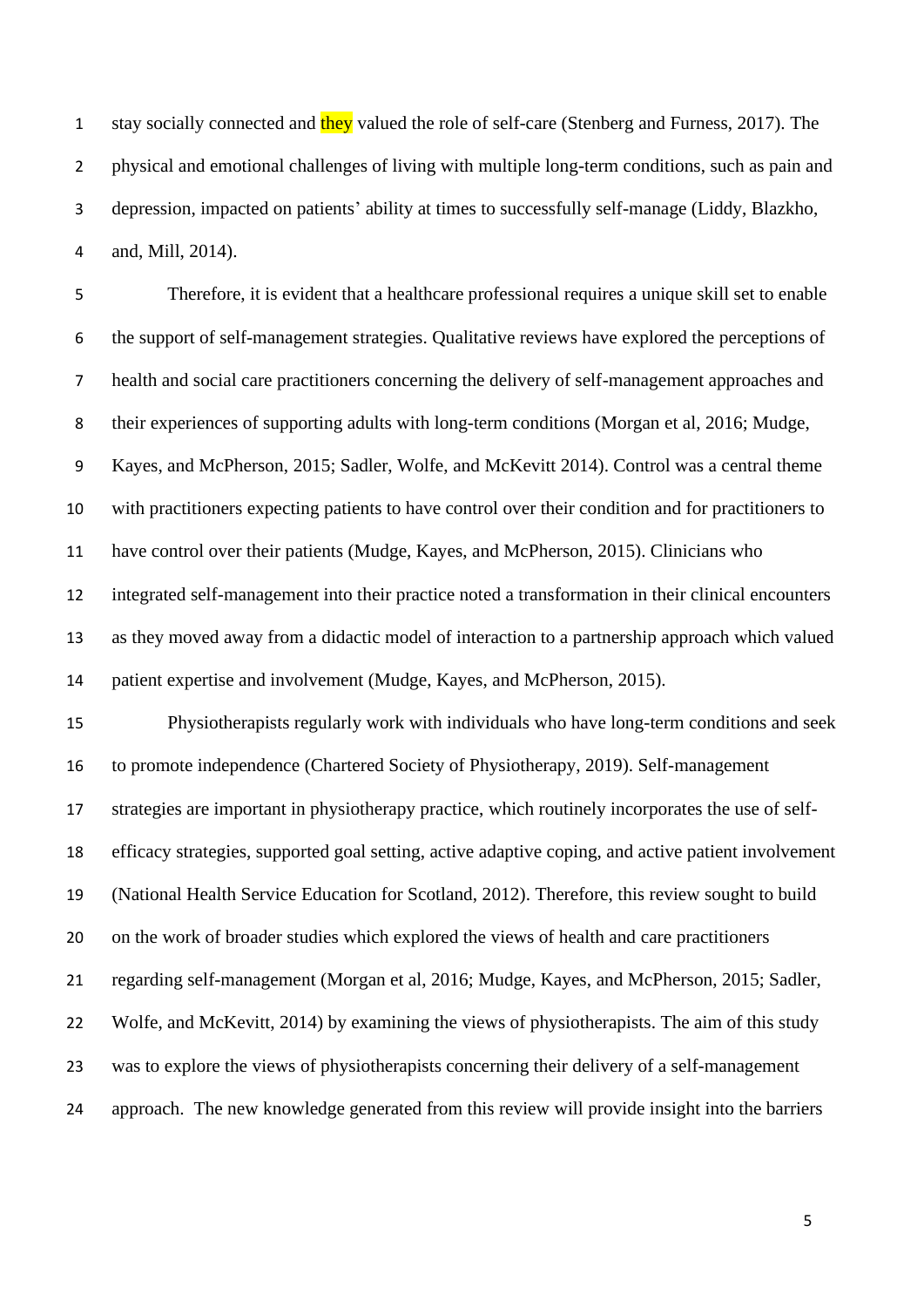and enablers to implementing self-management approaches within physiotherapeutic encounters to inform future practice.

#### **METHODS**

#### Information Sources and Search Strategy

This review followed a systematic review protocol (PROSPERO reference number

CRD42019131242). A search was carried out on the following electronic bibliographic

databases: AMED, Academic Search Premier, CINAHL Complete, MEDLINE, PsycINFO,

SPORTDiscus with full text to identify relevant primary studies. Reference lists of eligible

studies were hand searched. No date limits were applied, and the final search was carried out 21

March 2019. The search was limited to peer-reviewed papers, published in English. A Boolean

search strategy was employed to search the databases using key concepts and their alternatives

 (physiotherapist\* OR "physical therapist\*" AND "self manag\*" or "self?manag\*" or "self?care" or "self care").

#### Eligibility Criteria and Study Selection

 Since the aim of this review was to explore the views of physiotherapists concerning their delivery of a self-management approach, qualitative or mixed-methods studies with a substantive qualitative component were sought. The inclusion and exclusion criteria outlined in Table 1 were developed based on the population (physiotherapists), phenomena of interest (views concerning delivery of a self-management approach) and context (physiotherapy practice) and was used to screen papers. Papers were initially screened for eligibility by CK using their title and abstract. Studies were included if they contained participants who were physiotherapists or physical therapists with qualitative data on their perceptions, views, experiences, or beliefs regarding their role in the delivery of self-management approaches. Where it was difficult to determine if a 26 paper met the **inclusion** criteria based on title and abstract, they underwent full-text screening.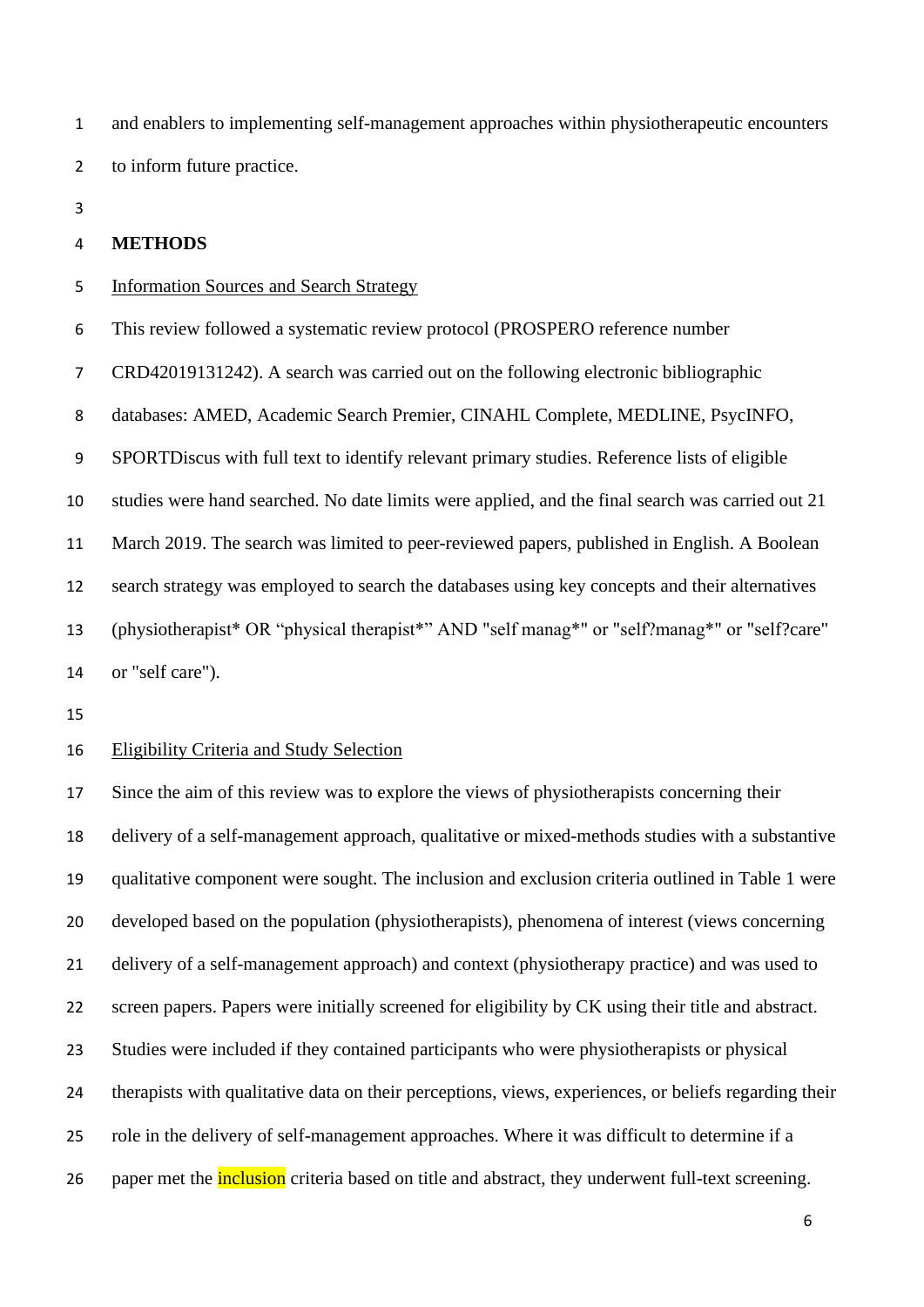Search results were handled using an excel spread sheet to facilitate an audit trail and article screening. Full-text articles were independently reviewed by CK and SC. Discrepancies regarding eligibility for inclusion were resolved by discussion and consensus with CC and JW. Studies were excluded if it was not possible to distinguish the views of physiotherapists from the views of others. This was carried out to ensure that only the views of physiotherapists were included in the synthesis.

 Included studies were critically appraised for quality by CK and MT through the use of the Qualitative Findings Critical Appraisal Scale using an excel spreadsheet (Pearson, 2004). Discrepancies were resolved by discussion and consensus with the review team. Studies were not excluded based on their quality appraisal as studies with lower quality may still yield valuable insights and as such was included in the synthesis (Noyes et al, 2008). The methodological quality of included papers is reported to allow the reader to make an informed judgement about the credibility or trustworthiness of the findings, and transferability or relevance of the research findings to other settings (Tong et al, 2012).

#### Data Extraction and Synthesis

 The framework for data synthesis was Thomas and Harden's (2008) method of thematic synthesis. The findings sections of each study were imported verbatim into QSR International NVivo 12 and were coded line-by-line in the first open coding phase. The second stage of synthesis involved the free codes being organised into related areas to construct descriptive themes. These first two stages sought to stay as close as possible to the primary studies. In stage three, analytical themes were generated which went beyond the data of the original studies to generate interpretive constructs in relation to the research question being addressed in this synthesis.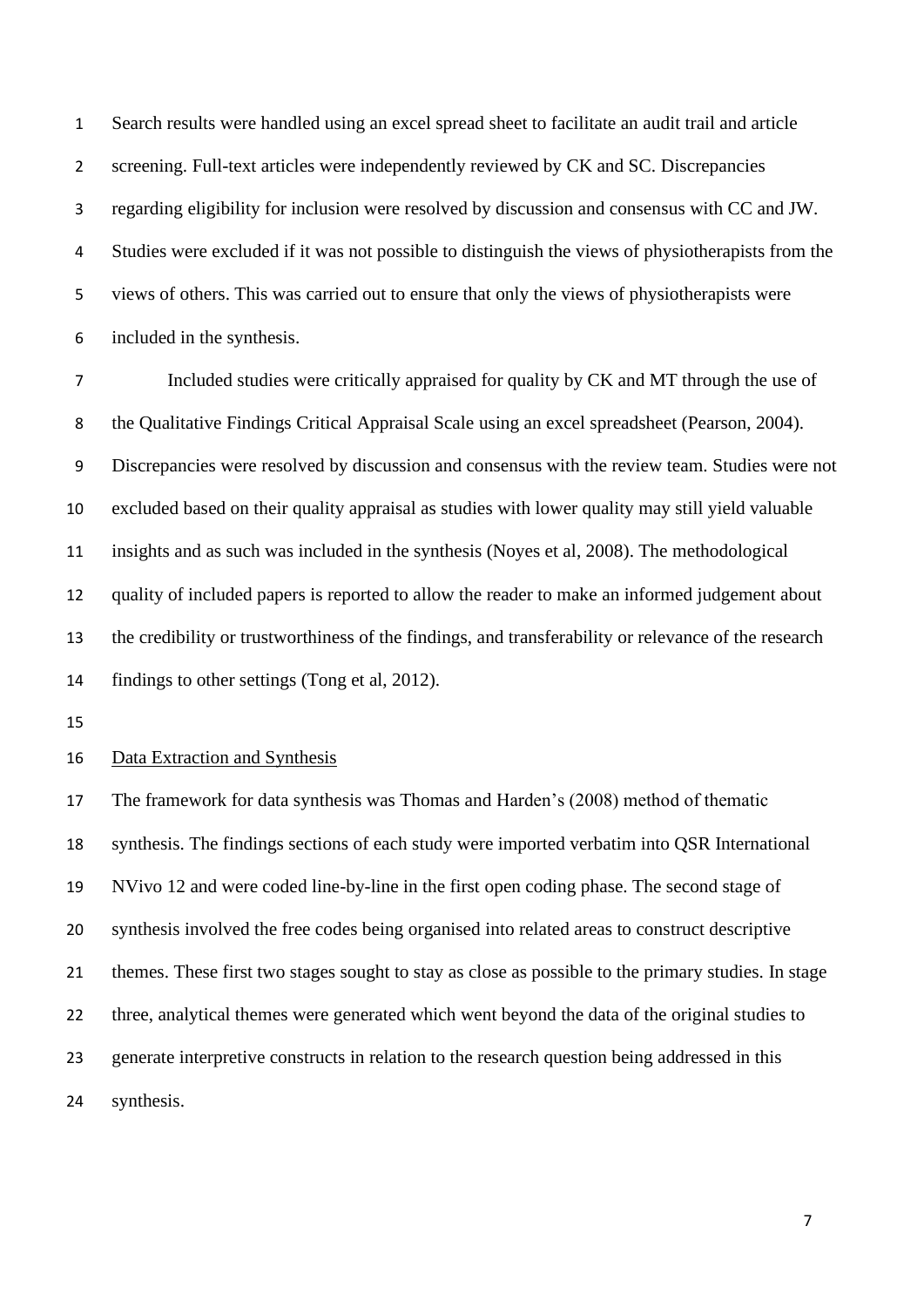Data were initially coded by CK before other members of the review team (MT and SC) 2 independently cross-checked sections by comparing the initial codes, descriptive themes, and analytical themes generated to the text and research question. This process of cross-checking led to valuable discussions which helped in refining themes (Barbour, 2001). The process of theme development can be seen in table 3. The authors sought to follow the statement on enhancing transparency in reporting the synthesis of qualitative research (ENTREQ) as a methodological guide (Tong et al, 2012).

#### **RESULTS**

#### Study Selection

 A total of 1189 studies were identified through the search strategy. Eleven studies met the inclusion criteria. Figure 1 shows the process of study selection based on the Preferred Reporting Items for Systematic Reviews and Meta-Analysis (Liberati et al, 2009). Quality appraisal results for each included study are shown in table 2. For ease of comparison across studies, a total quality scored has been noted. However, caution should be used with interpreting these as an equal weighting cannot be assumed for each of the quality criteria. Overall, studies were of moderately high quality with 10 of the 11 studies meeting at least 7 of the 10 quality criteria. The main limitations were a lack of reporting of the influence of the researchers on the research and the philosophical perspectives used.

### 21 Study Characteristics

The research studies included in this review employed a range of data collection methods,

including focus groups, semi-structured interviews, and observations. The included studies

analysed their qualitative data using a range of approaches including thematic analysis, grounded

theory, framework analysis, and content analysis.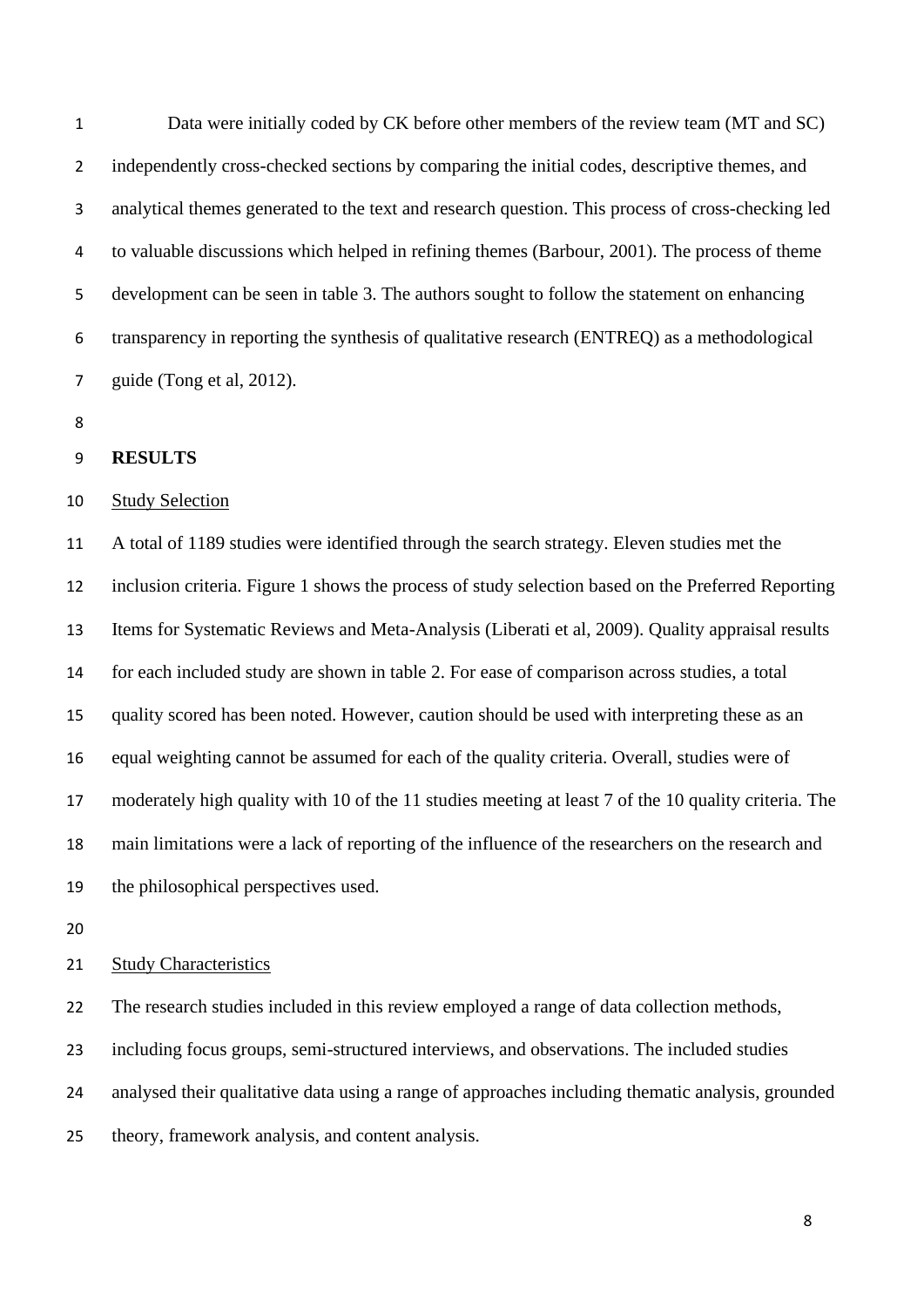Study sample sizes ranged from two to 100 participants, although participant age and gender were reported sporadically. Only one study (Solvang and Fougner, 2016) detailed participant age, with a range of 30-65 years. Of the seven studies which detailed participant gender (Cooper et al, 2017; Cowell et al, 2018; Norris, Jones, Kilbride, and Victor, 2014; Norris and Kilbride, 2014; Robinson, Newton, Jones, and Dawson, 2014; Satink, Cup, de Swart, and Nijhuis-van der Sanden, 2014; Solvang and Fougner, 2016), a total of 92 females and 25 males were recorded. The experience of the participants was from a number of healthcare settings, including primary, secondary clinical, outpatient, community, acute, rehabilitation, and stroke units. Physiotherapists reported managing a range of long-term conditions, including stroke survivors, chronic obstructive pulmonary disease, chronic lower back pain, and older persons in falls prevention programmes. The majority of studies were based within the UK (Cooper et al, 2017; Cowell et al, 2018; Norris, Jones, Kilbride, and Victor, 2014; Norris and Kilbride, 2014; Robinson, Newton, Jones, and Dawson, 2014; Sadler, Wolfe, Jones, and McKevitt, 2017; Wilson, Kendall, and Brooks, 2006). The remaining studies were based in the Netherlands (Satink, Cup, de Swart, and Nijhuis-van der Sanden, 2014; Visse et al, 2010), Norway (Solvang and Fougner, 2016) and New Zealand (Crowe et al, 2010). Table 4 provides an overview of the included studies.

#### Qualitative Synthesis

 Thematic synthesis of the included studies led to five themes that were important from the perspective of physiotherapists in regard to their role in the delivery of self-management approaches. These themes will be presented with direct quotes taken from the participants of the included studies.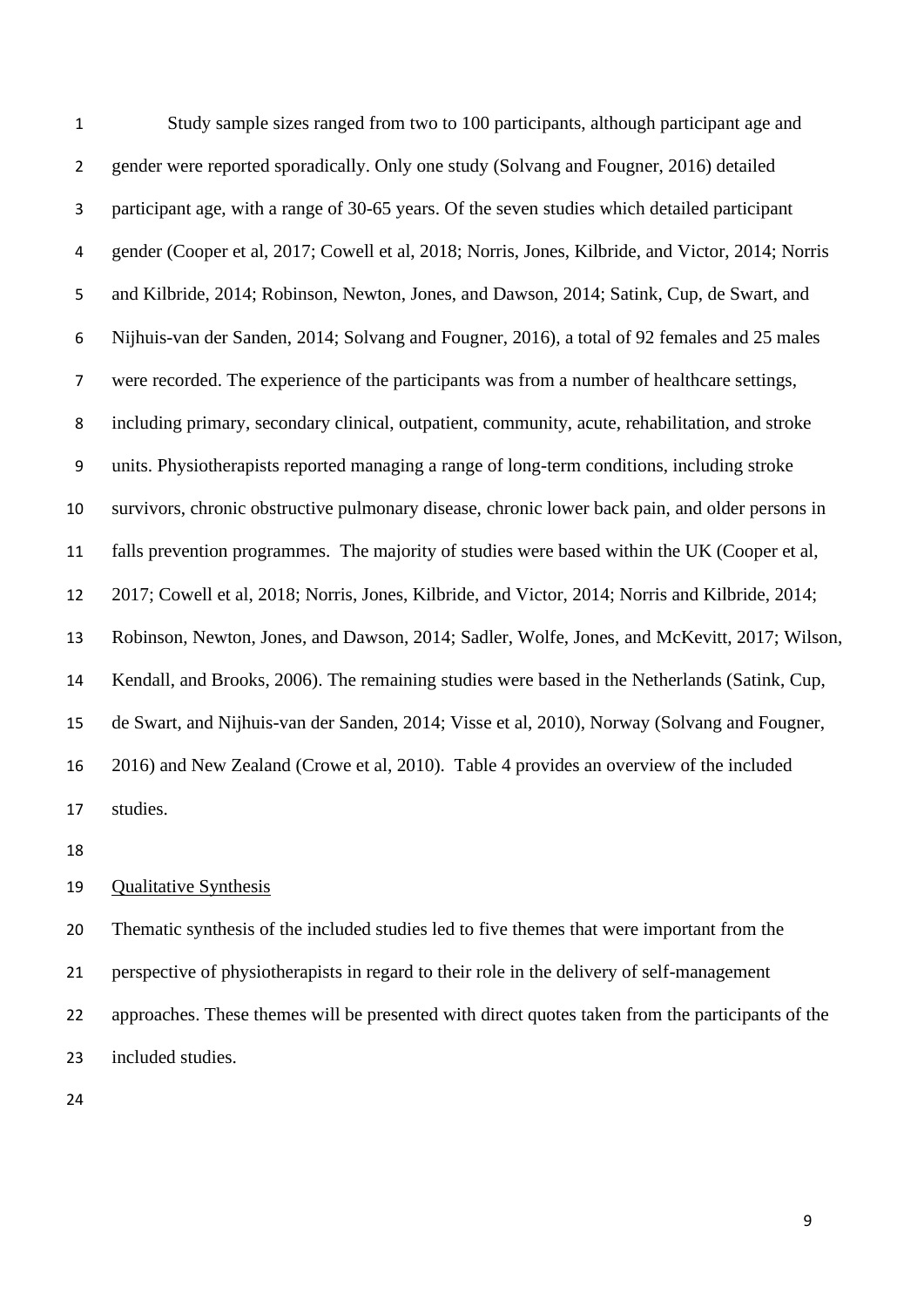# **Focus on Active Patient Participation**

| $\overline{2}$   | The focus on active patient participation theme was defined from the viewpoints of                  |
|------------------|-----------------------------------------------------------------------------------------------------|
| 3                | physiotherapists that for self-management approaches to work they were aware that they would        |
| 4                | need to "always try and get people actively involved. Looking after themselves" (Crowe et al,       |
| 5                | 2010, p. 1482). In particular, the attitude or expectation of the patient towards physiotherapy was |
| 6                | perceived to be important in determining whether patients would be willing to adopt self-           |
| $\overline{7}$   | management approaches (Norris, Jones, Kilbride, and Victor, 2014; Norris and Kilbride, 2014;        |
| 8                | Sadler, Wolfe, Jones, and McKevitt, 2017; Satink, Cup, de Swart, and Nijhuis-van der Sanden,        |
| $\boldsymbol{9}$ | 2014; Solvang and Fougner, 2016). For example, patients who had a particular expectation or         |
| 10               | preference for 'hands on' physiotherapy were perceived to be more difficult to engage in active     |
| 11               | self-management strategies: "These patients also expect treatment to be by the therapists' use of   |
| 12               | hands on soft tissue. This way of providing treatment, however, is not the way physiotherapists     |
| 13               | work." (Solvang and Fougner, 2016, p. 595).                                                         |
| 14               | For the patients who did not wish to engage in self-management approaches,                          |
| 15               | physiotherapists felt there was little they could do to change this:                                |
| 16               | "You can talk to them till you're blue in the face and explain why, but if they don't want to       |
| 17               | be there and they're not really interested, then there's not really a lot you can do."              |
| 18               | (Robinson, Newton, Jones, and Dawson, 2014, p. 383).                                                |
| 19               | In terms of supporting active participation, physiotherapists reported using a range of strategies. |
| 20               | This included practical approaches such as writing down the exercises, exercise diaries, and        |
| 21               | visual reminders (Robinson, Newton, Jones, and Dawson, 2014). This would indicate a                 |
| 22               | professional compliance model of care which runs contrary to the principles of self-management      |
| 23               | since the aim of the therapists was more often to:                                                  |
|                  |                                                                                                     |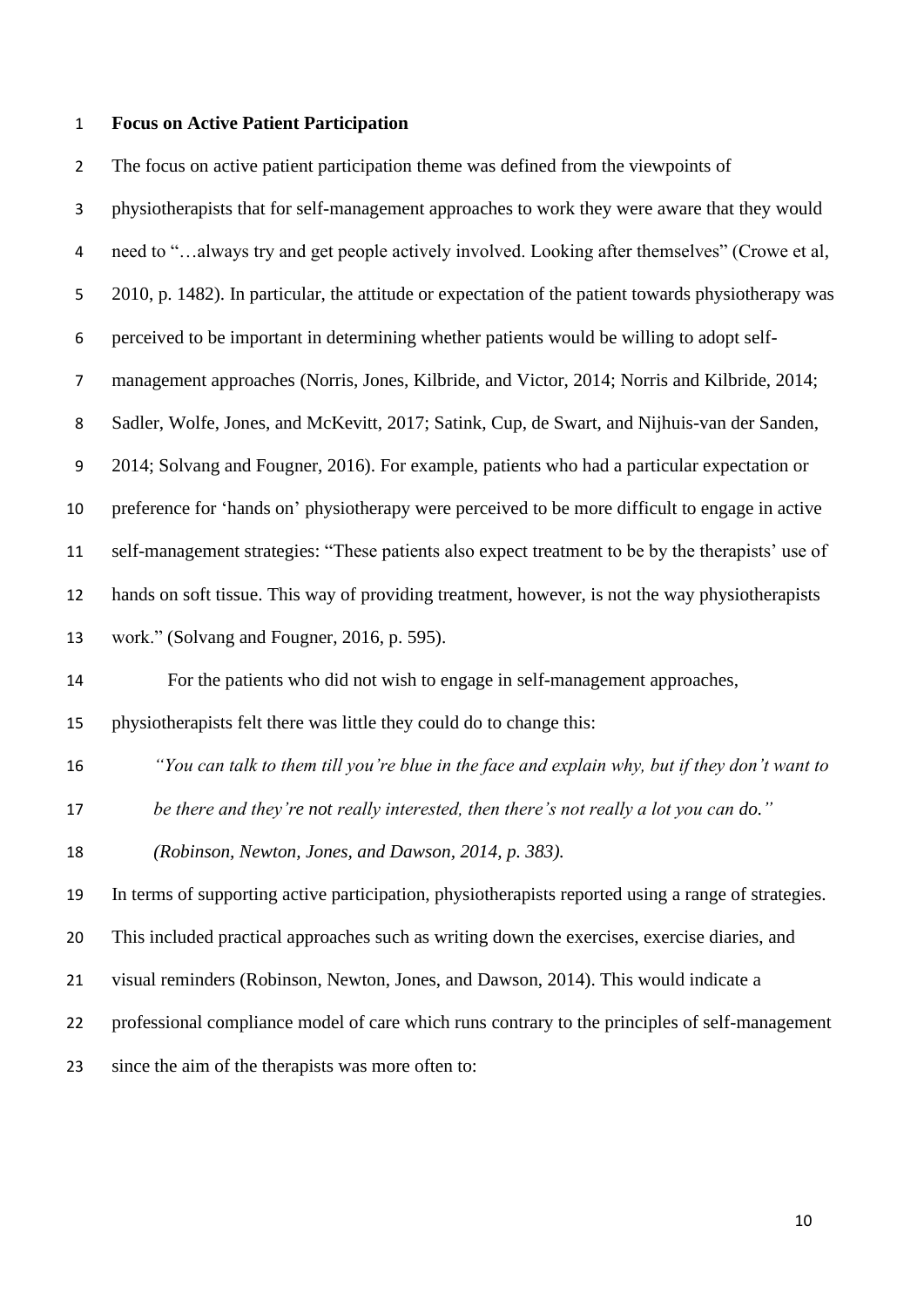*"monitor and track adherence levels rather than to support the older person to play an active role in managing their treatment programme." (Robinson, Newton, Jones, and Dawson, 2014, p. 384).* 

 Taking an individualised approach to patient goal setting was perceived to be an important aspect of helping patients actively self-manage their conditions (Cowell et al, 2018; Norris, Jones, Kilbride, and Victor, 2014; Norris and Kilbride, 2014; Robinson, Newton, Jones, and Dawson, 2014; Sadler, Wolfe, Jones, and McKevitt, 2017; Solvang and Fougner, 2016). However, it was felt that those with cognitive impairment following a stroke for example, or those with vascular dementia might struggle with active self-management strategies (Robinson, Newton, Jones, and Dawson, 2014; Sadler, Wolfe, Jones, and McKevitt, 2017; Satink, Cup, de Swart, and Nijhuis- van der Sanden, 2014; Solvang and Fougner, 2016). The level of social support available to a patient was viewed as having an impact on a person's ability to actively participate in self- management (Norris, Jones, Kilbride, and Victor, 2014; Sadler, Wolfe, Jones, and McKevitt, 2017; Satink, Cup, de Swart, and Nijhuis-van der Sanden, 2014). Targeting individual factors was viewed as more likely to engage the patient and therefore having listening and communication skills were central to self-management and agreeing collaborative goals: *I think it's just got to be really, really patient specific. I think you need to sit and spend your time listening to all the factors involved in that particular patient's back pain to find an approach that's tailored to them and then I think you've really got to get them on board to buy into whatever the best approach you feel is for them. (Cowell et al, 2018, p. 116).* However, the notion of getting the patient "on board to buy into whatever the best approach you

 feel is for them" is again focusing on a professional compliance model which does not align with self-management approaches.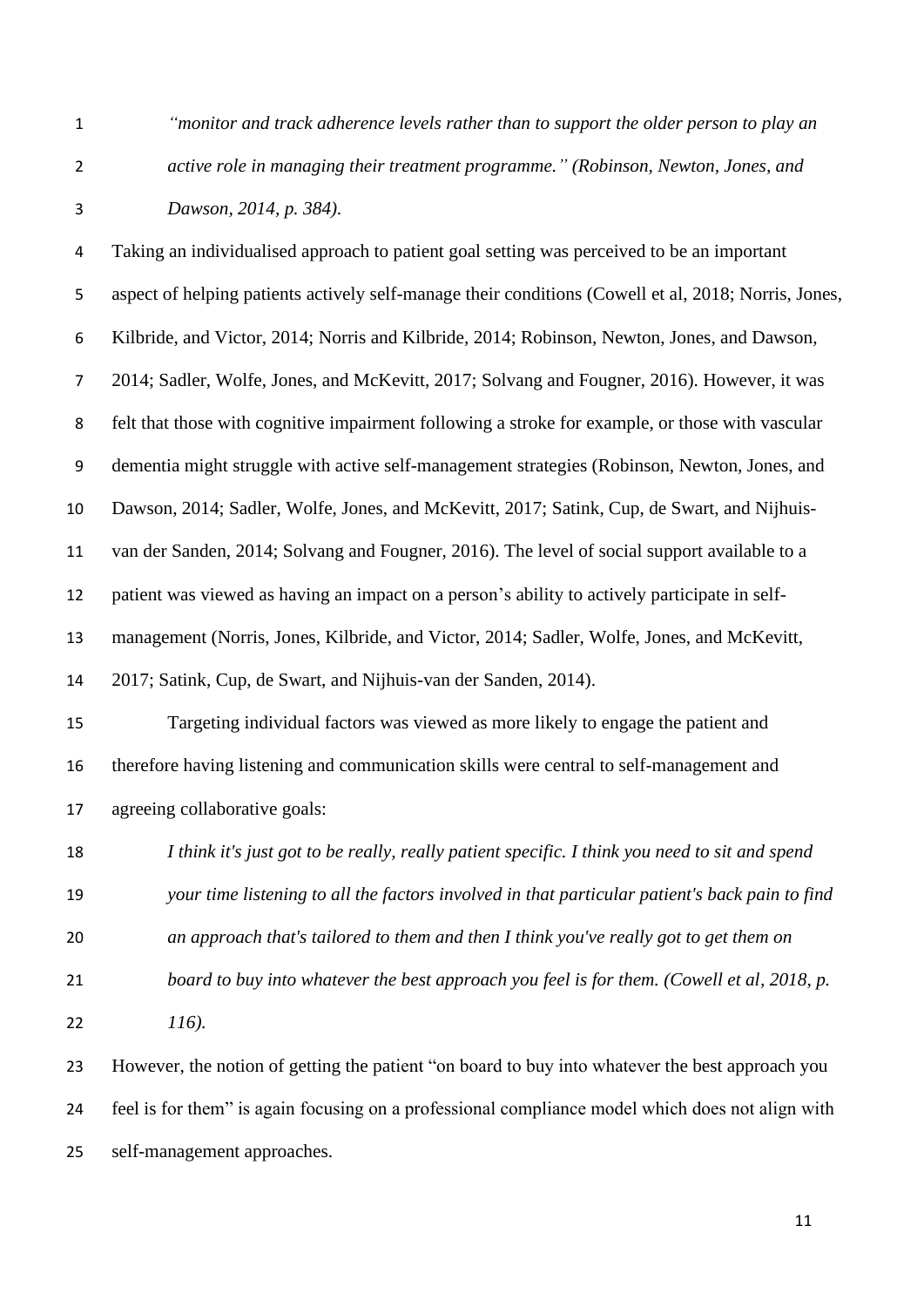#### **The Physiotherapist as the Expert**

 The theme of the physiotherapist as the expert expresses the views of physiotherapists as having a professional authority and a desire to be in control. This professional authority created an uneven power structure that was suggested to stem from professional training with the expectation that as professionals they held the necessary knowledge (Norris and Kilbride, 2014). In one instance, prior to any specific self-management training, stroke physiotherapists noted that although they were committed to helping patients, they were most often comfortable when they were in control and could dictate to patients (Norris and Kilbride, 2014).

*Therapists for some reason I think when they're qualified they have this unerring belief* 

 *that they are now the professional, they know everything, and that from their professional standpoint they get to almost dictate if you will to clients, to patients, about what they think should be happening. (Norris and Kilbride, 2014, p. 34).*

 Interestingly, after self-management training, the perspectives of these same therapists had shifted to placing a greater emphasis on the agenda of stroke survivors. Physiotherapists had a fear of losing control either through the increased risk that came with patients self-managing their condition, a fear of doing nothing through not meeting measurable goals (as determined by the therapists) or through a lack of time since self-management approaches were deemed to be more time consuming. In addition, self-management was not their highest priority (Norris and Kilbride, 2014).

 This sense of being an expert and a desire to remain in control was similarly noted in the context of rehabilitation for patients who are at risk of falling (Robinson, Newton, Jones, and Dawson, 2014). Therapists felt that older people should be supported in taking responsibility for their health, however, they as therapists had a conflicting desire to keep control of the treatment (Robinson, Newton, Jones, and Dawson, 2014). If their advice was rejected by patients it was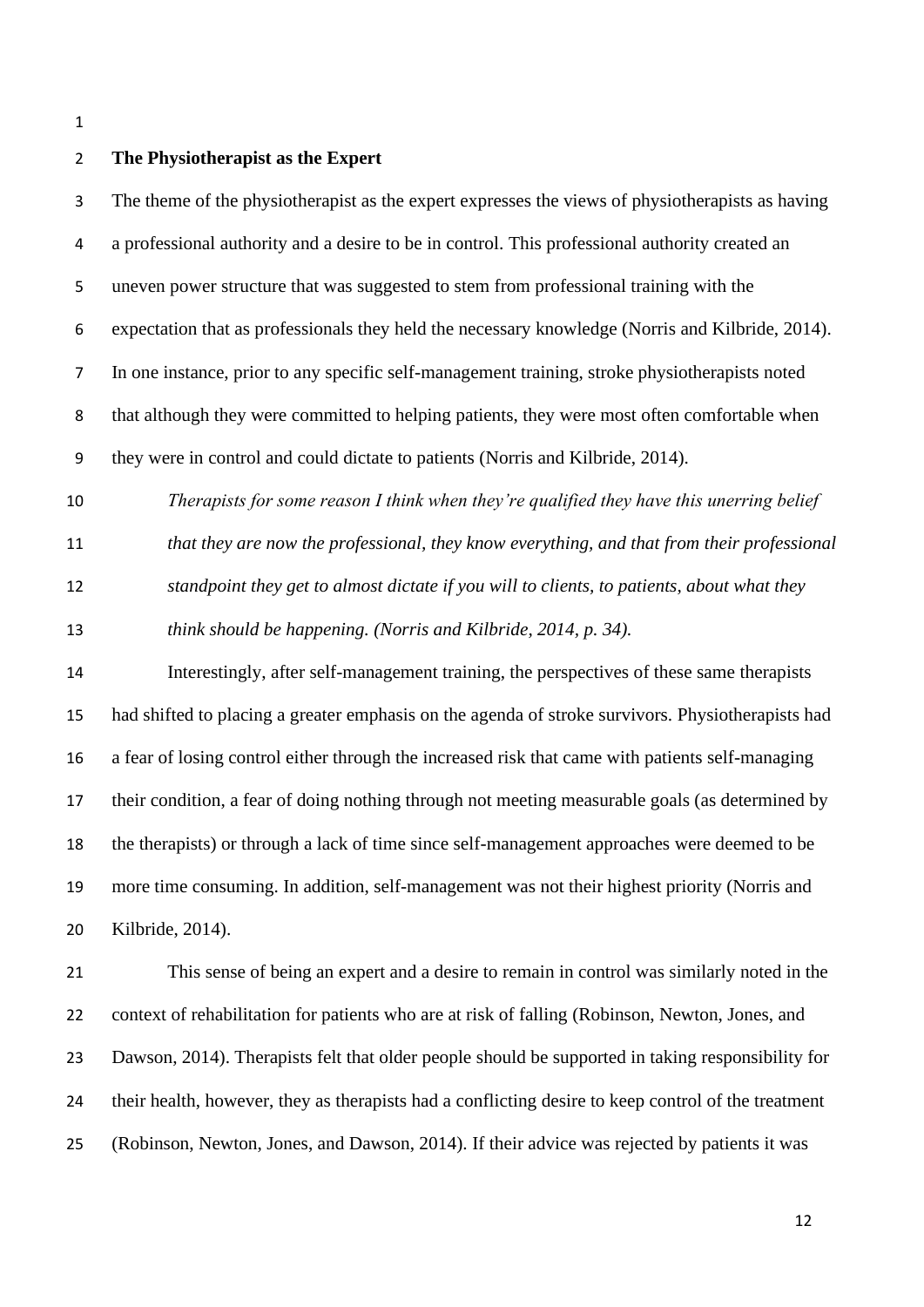predominantly viewed as a threat to their professional identity and a sense that they had failed: "you feel like you've failed, and maybe you have, I don't know" (Robinson, Newton, Jones, and Dawson, 2014, p. 384).

 Physiotherapists working with those with long-term conditions recognised that the patient is the expert in their condition, but they are the expert in their therapeutic skills: "they might be experts but what we're expert in is our skills" (Wilson, Kendall, and Brooks, 2006, p.809). Stroke therapists, whilst viewing themselves as the expert felt that their role was "to guide and support people rather than dictate" (Sadler, Wolfe, Jones, and McKevitt, 2017, p. 5). Education was seen as being an important aspect in helping patients work out where they would like to get to (Sadler, Wolfe, Jones, and McKevitt, 2017; Solvang and Fougner, 2016). An area that physiotherapists did not perceive themselves to be expert in was the area of self-management. A gap in knowledge was identified by several therapists in that they noted they did not have the necessary skills to explore self-management strategies with patients (Satink, Cup, de Swart, and Nijhuis-van der Sanden, 2014). This was highlighted as a lack in pre- registration physiotherapy training with its focus on physiology and diagnosing conditions rather than on supporting individuals in making choices: *After completing our basic training at the school of physiotherapy, we thought our work would focus on diagnosis – if you know what I mean. But we work with a person and that* 

 *person has a life, a family and a history. That's where the challenge lies. (Solvang and Fougner, 2016, p. 597).*

### **Valuing the Quality of the Patient-Therapist Relationship**

 This theme reflects the views of physiotherapists on the value of a high-quality patient-therapist relationship in supporting self-management. Valuing the quality of this relationship was seen as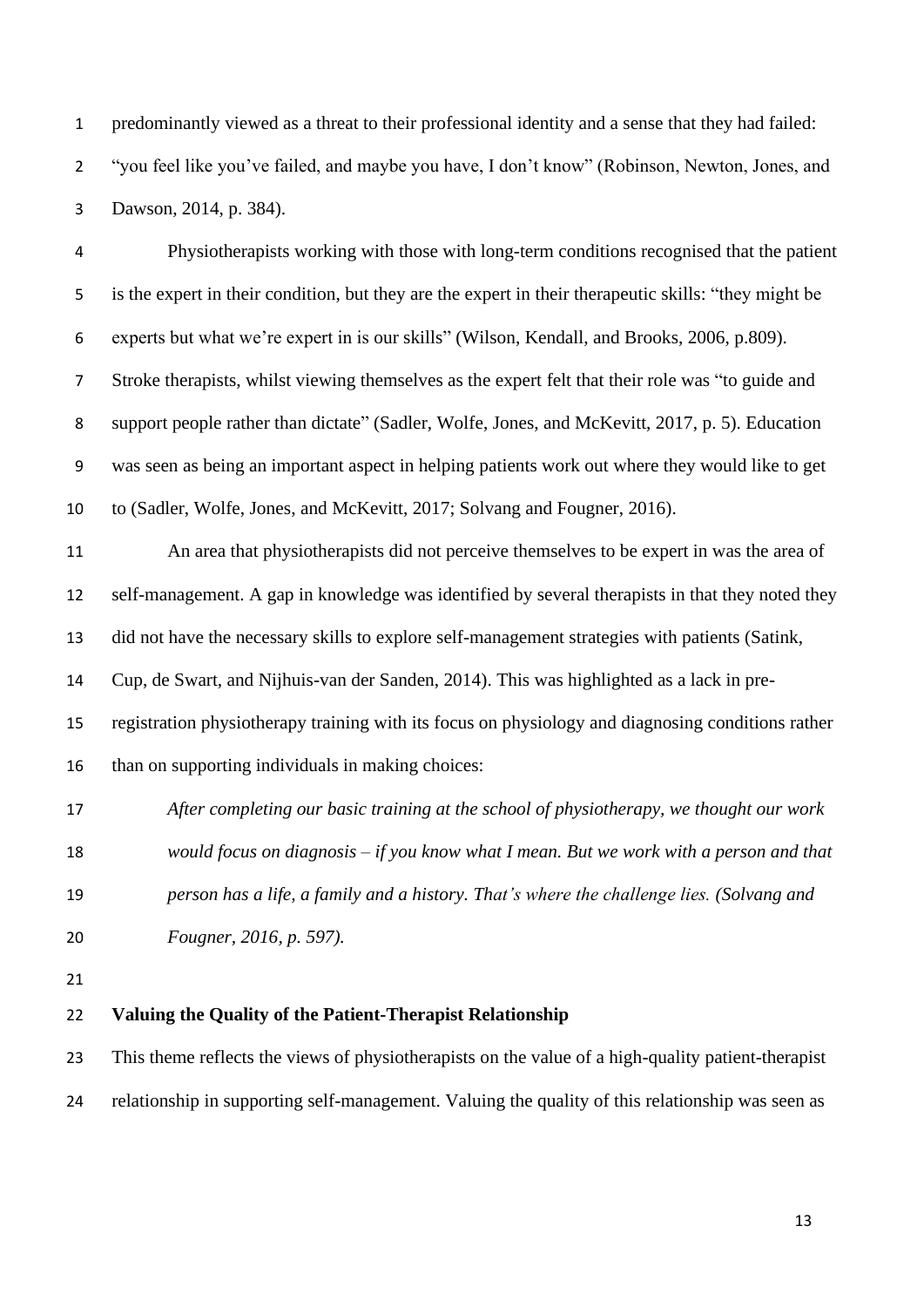being central to collaborative working with patients and empowering patients in their self-management.

| 3  | Part of this patient-therapist relationship was developed through communication and             |
|----|-------------------------------------------------------------------------------------------------|
| 4  | importantly, listening to a patient (Visse et al, 2010). It was this listening which helped the |
| 5. | therapists understand the patient's challenges and helped develop a personalised, tailored      |
| 6  | approach which supported patient engagement (Cowell et al, 2018; Norris, Jones, Kilbride, and   |
| 7  | Victor, 2014; Norris and Kilbride, 2014). Understanding the cultural background of patients was |
| 8  | especially important for physiotherapists utilising self-management approaches in working with  |
| 9  | those from minority ethnic backgrounds:                                                         |
| 10 | "for me it's allowed me to learn what's important for their culture. So you know                |

 *having goals around getting to church and um . . . volunteering for church, and the kind of foods that they like to eat and what time of day they like to eat. So I'd say it's helped me to understand their culture more..." (Norris, Jones, Kilbride, and Victor, 2014, p. 2258).*

 In order to facilitate self-management, some physiotherapists spoke about their role as being a guide or coach such that they would work collaboratively to share decision-making. This positive patient-therapist relationship was viewed as a prerequisite for success in helping patients self-manage (Sadler, Wolfe, Jones, and McKevitt, 2017). The therapists on occasion needed to be someone that the patients could lean on and work with to achieve an agreed goal (Solvang and Fougner, 2016) and a strong patient-therapist relationship was necessary to enable this supportive role. Having a good patient-therapist relationship supported motivation and patient engagement such that they were able to achieve their goals as part of the self-management process (Cowell et al, 2018; Sadler, Wolfe, Jones, and McKevitt, 2017; Solvang and Fougner, 2016; Visse et al, 2010). Trust was also important in developing a high-quality relationship and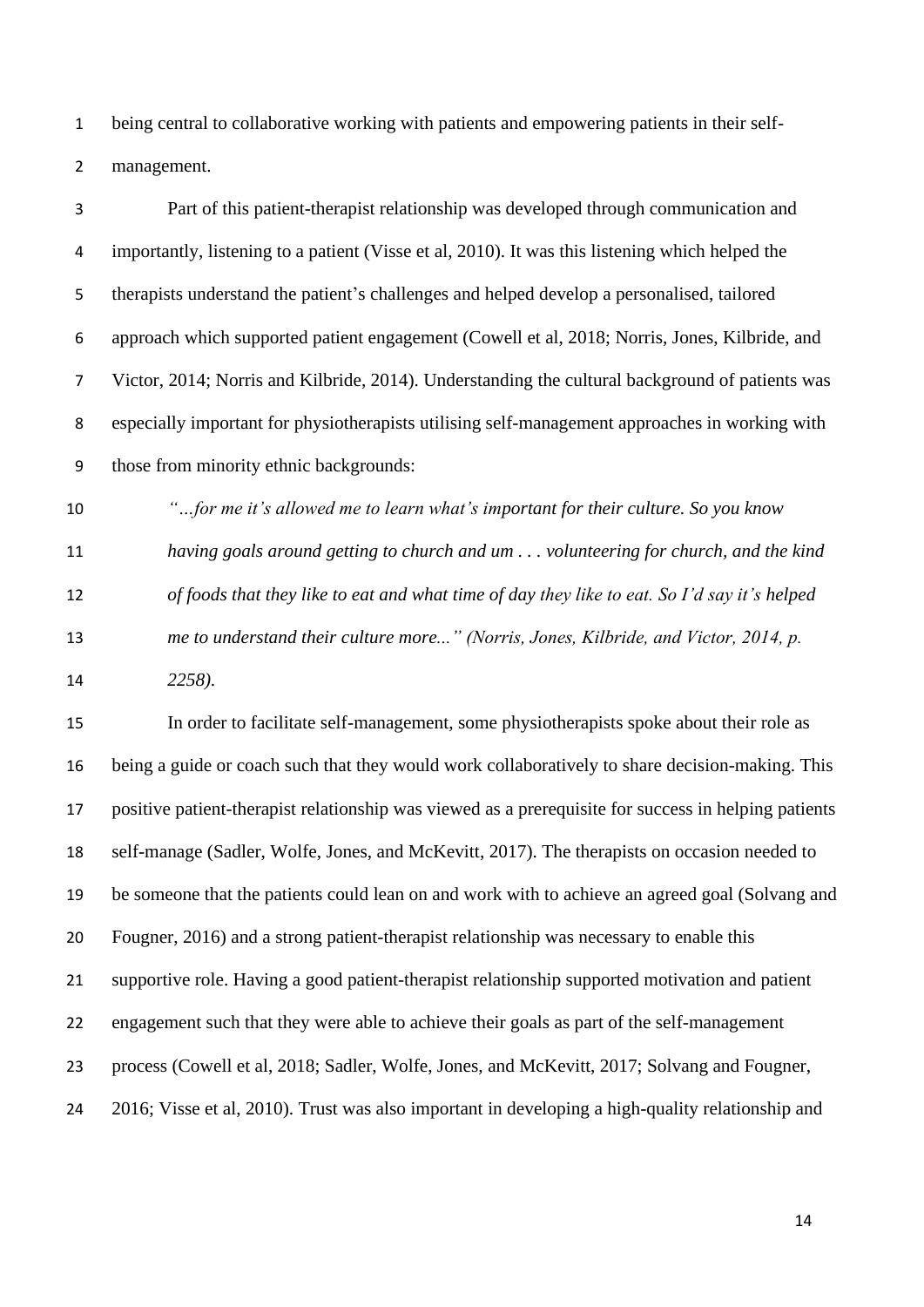| promoting self-management since "successful patient engagement was deemed to be contingent |
|--------------------------------------------------------------------------------------------|
| on a trusting therapeutic relationship" (Cowell et al, 2018, p. 116).                      |

#### **Competing Paradigms**

 This theme reflects the challenges experienced by physiotherapists based on the competing paradigm of their practice environment. For example, in an acute hospital setting the highest priority was dictated by the hospital with its focus on safety, assessment, and early discharge. Acute stroke units tended to reinforce a sick patient model with high pressure to discharge patients quickly. In this context, patients did not have to think about their own self-management because there was someone there to help them:

 *When they're in the hospital and the hospital is looking after them, the hospital is dealing with all the problems, they don't necessarily have to think about that [self-management] as much as when they are actually having to put on a pad, to put on a splint which can be difficult for some people. (Physiotherapist 7, stroke unit) (Sadler, Wolfe, Jones, and* 

*McKevitt, 2017, p. 6).* 

 A number of physiotherapists perceived that self-management was further limited in the acute stroke rehabilitation context by the competing paradigms of other members of the multi- disciplinary team who in some instances tended to provide care for patients rather than promoting independence: "…the first who takes away independence are the nurses who put a bed pan below a patient instead of helping them to go to the toilet" (Satink, Cup, de Swart, and Nijhuis-van der Sanden, 2014, p. 1749).

 The biomedical model and culture of the in-patient hospital environment was perceived by physiotherapists to be the problem and blamed for these challenges. This was because it perpetuated the passive patient role where patients were passive recipients of care: "…they're on your patch and they have to play the patient role, sick role...I don't think it is even sick role...but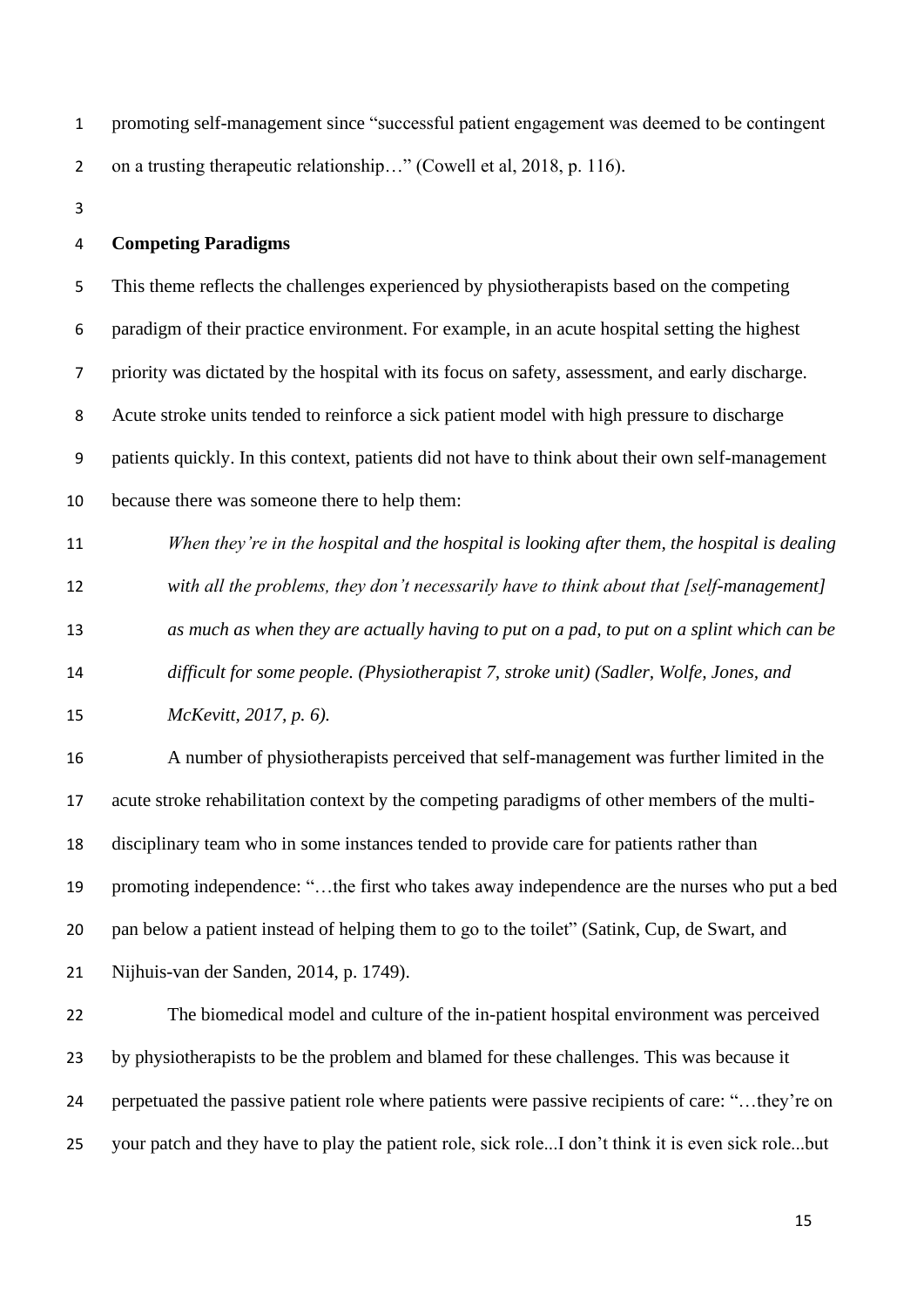they're very vulnerable but also passive" (Norris and Kilbride, 2014, p. 34). Keeping patient's passive was seen as helpful by some physiotherapists as it meant they could continue with a therapist centred agenda; others perceived that the in-patient environment meant that patients had no choice but to be passive recipients (Norris and Kilbride, 2014).

 If self-management approaches are to become embedded then, as one physiotherapist stated, there may need to be a shift in perspective away from biomedical models:

 *I think that in general we are focussed to treat within medical-technical frameworks, but when you talk about self-care…self-management, then it is not directly related to that* 

*framework. So you should think from another perspective and that is more a social* 

*framework. (Satink, Cup, de Swart, and Nijhuis-van der Sanden, 2014, p. 1749).* 

 The increased focus on targets and reduced staffing levels led to time and service constraints. This affected therapy time which was perceived by therapists to be a barrier to

enabling self-management approaches (Norris and Kilbride, 2014; Robinson, Newton, Jones, and

Dawson, 2014; Satink, Cup, de Swart, and Nijhuis-van der Sanden, 2014)

 On a more practical note of resourcing, physiotherapists from rural locations bemoaned the lack of referral options for patient's post-discharge, which would facilitate ongoing self-

management through exercise such as walking groups or exercise classes: "We do signpost to

what's available, but I do tend to find in a small rural area, there's not the same facilities as there

might be in [City name]" (Cooper et al, 2017, p. 141).

 Physiotherapists felt that the community setting was more conducive to self-management approaches (Robinson, Newton, Jones, and Dawson, 2014; Sadler, Wolfe, Jones, and McKevitt, 2017; Satink, Cup, de Swart, and Nijhuis-van der Sanden, 2014; Solvang and Fougner, 2016). This was because physiotherapists perceived that in their own environment patients would be more likely to discuss what was important for them. Understanding the patients' environment and how they interact with it may help steer towards a more person-centred approach to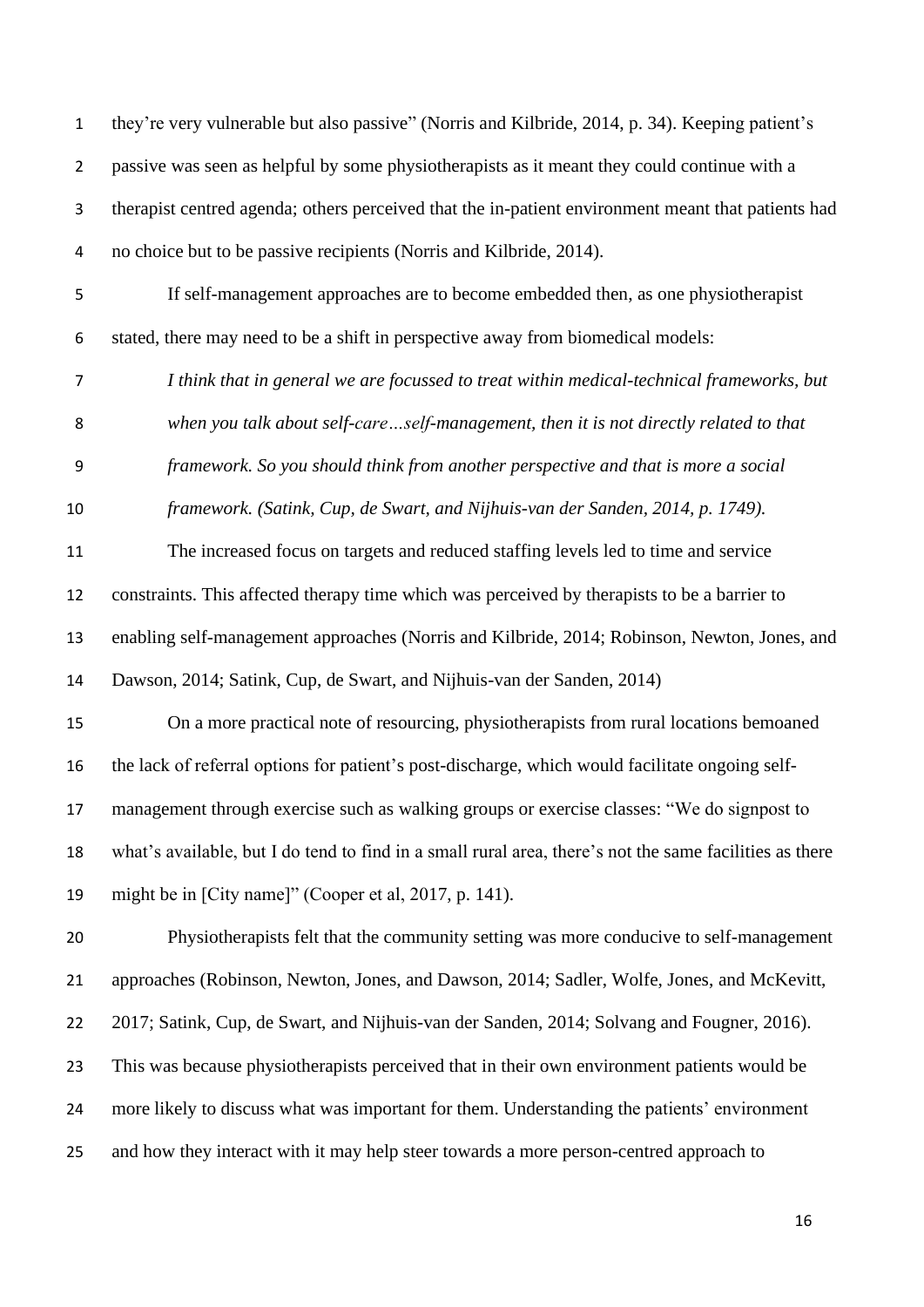supporting self-managing in their home environment (Sadler, Wolfe, Jones, and McKevitt, 2017; 2 Solvang and Fougner, 2016).

#### **Seeing Patients as People**

5 This theme reflects the views of physiotherapists that if patients are  $\frac{1}{10}$  be successful at self- managing then they need to be viewed as people (Norris, Jones, Kilbride, and Victor, 2014; Norris and Kilbride, 2014; Sadler, Wolfe, Jones, and McKevitt, 2017; Solvang and Fougner, 2016; Visse et al, 2010). Physiotherapists were aware that they needed to understand that they had to view patients holistically as people with personal biographies, within the context of their lives and their environment.

 *The lived life of the patient and the life they have lived with the affliction. The lived life in their environment can sometimes be the thing we should work with, as opposed to what we find out about their bodily problem. (Solvang and Fougner, 2016, p. 597).*

 When patients were viewed as people, both emotional and mental health were deemed to be as important as the physical challenges experienced. Physiotherapists needed to develop an integral view of the mind-body connection to help patients self-manage their conditions because the physiotherapists "noticed that there is a very strong connection between someone's physical and mental or emotional state" (Visse et al, 2010, p. 365). This was important because, for example, in stroke rehabilitation, community physiotherapists noted that patients needed to be supported in managing the longer-term consequences of having a stroke, including the psychological and emotional effects as well as the immediate physical effects of the stroke: *"…self-management it's not just talking about more physio, but more holistically. They've got to manage post stroke, how they are feeling in relation to activities, but also their mood, their future, what medication they may be on as well. So it's kind of the bigger picture" (Sadler, Wolfe, Jones, and McKevitt, 2017, p. 5).*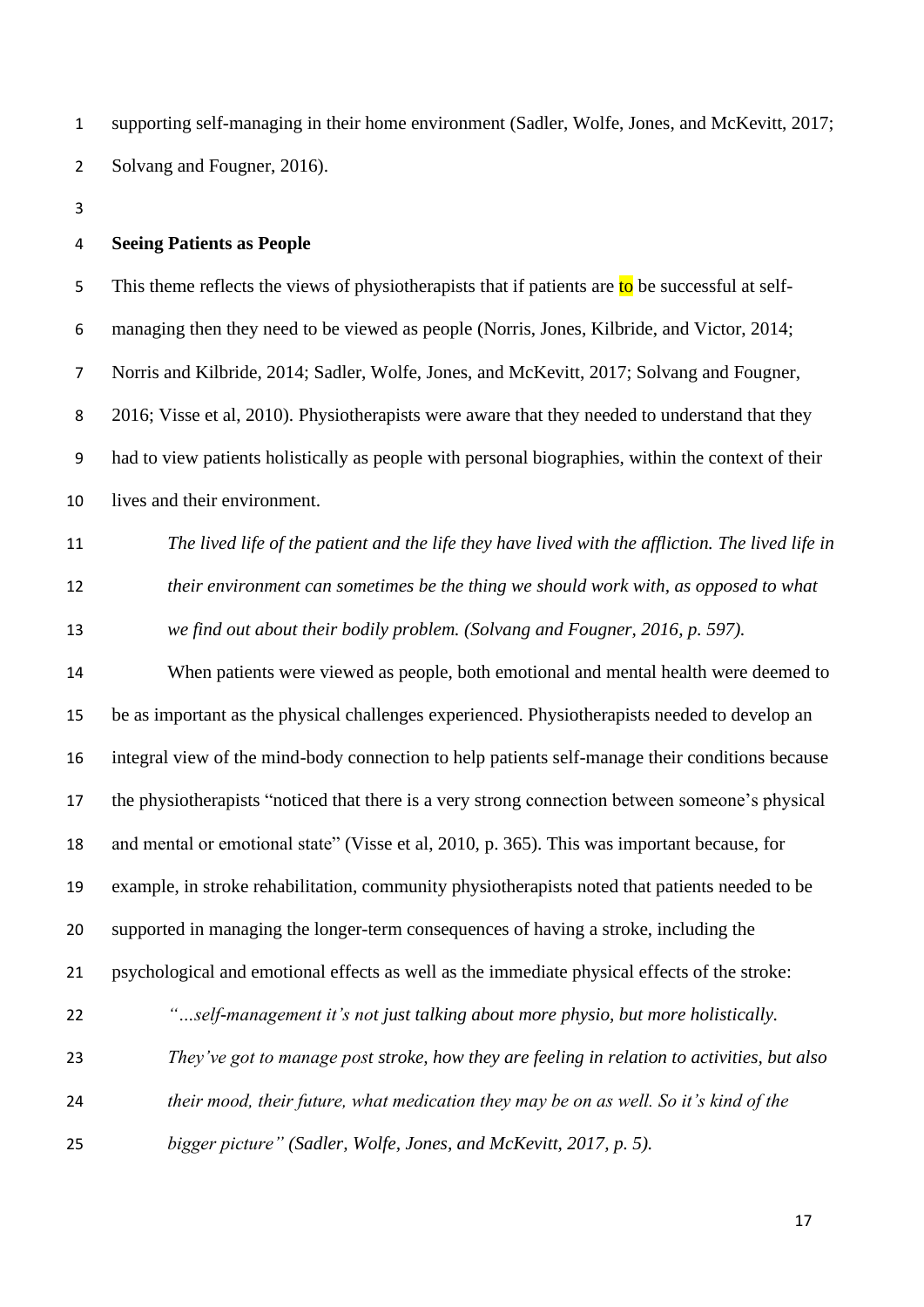Some physiotherapists expressed that the key to seeing patients as people was in listening to patients and finding out about their histories and life stories. This was not necessarily a new practice for therapists but was felt to be "key to the process of rehabilitation itself" (Norris and Kilbride, 2014, p. 35). This was perceived to be important in helping set individualised goals, which promoted engagement (Norris, Jones, Kilbride, and Victor, 2014; Norris and Kilbride, 2014).

#### **DISCUSSION**

 The aim of this review was to explore the views of physiotherapists concerning their delivery of a self-management approach. This knowledge is important in understanding barriers and enablers to implementing self-management approaches with patients in the context of physiotherapy practice. This study has four contributions to make to how best to support patients in the self-management of their conditions.

 Firstly, this review has highlighted that from a self-management perspective, where patients and physiotherapists are partners (Lorig and Holman, 2003), it is important to raise the question of 'who is the expert?' Findings from this study suggest that some physiotherapists view themselves as the experts leading to attitudes and behaviours akin to professional authority and a desire to control. In some instances, physiotherapy advice rejected by patients was perceived as a threat to professional identity. This is echoed in the broader healthcare context where in traditional models of practice, the clinician is positioned as the expert and as such leads to them being in a position of authority over the patient (Mudge, Kayes, and McPherson, 2015). This type of thinking does not align with self-management approaches where clinicians and patients work together in sharing decision making (Elwyn, 2001).

 Some physiotherapists were willing to acknowledge the patient was an 'expert' in the knowledge of their condition but believed that as a physiotherapist they were the expert in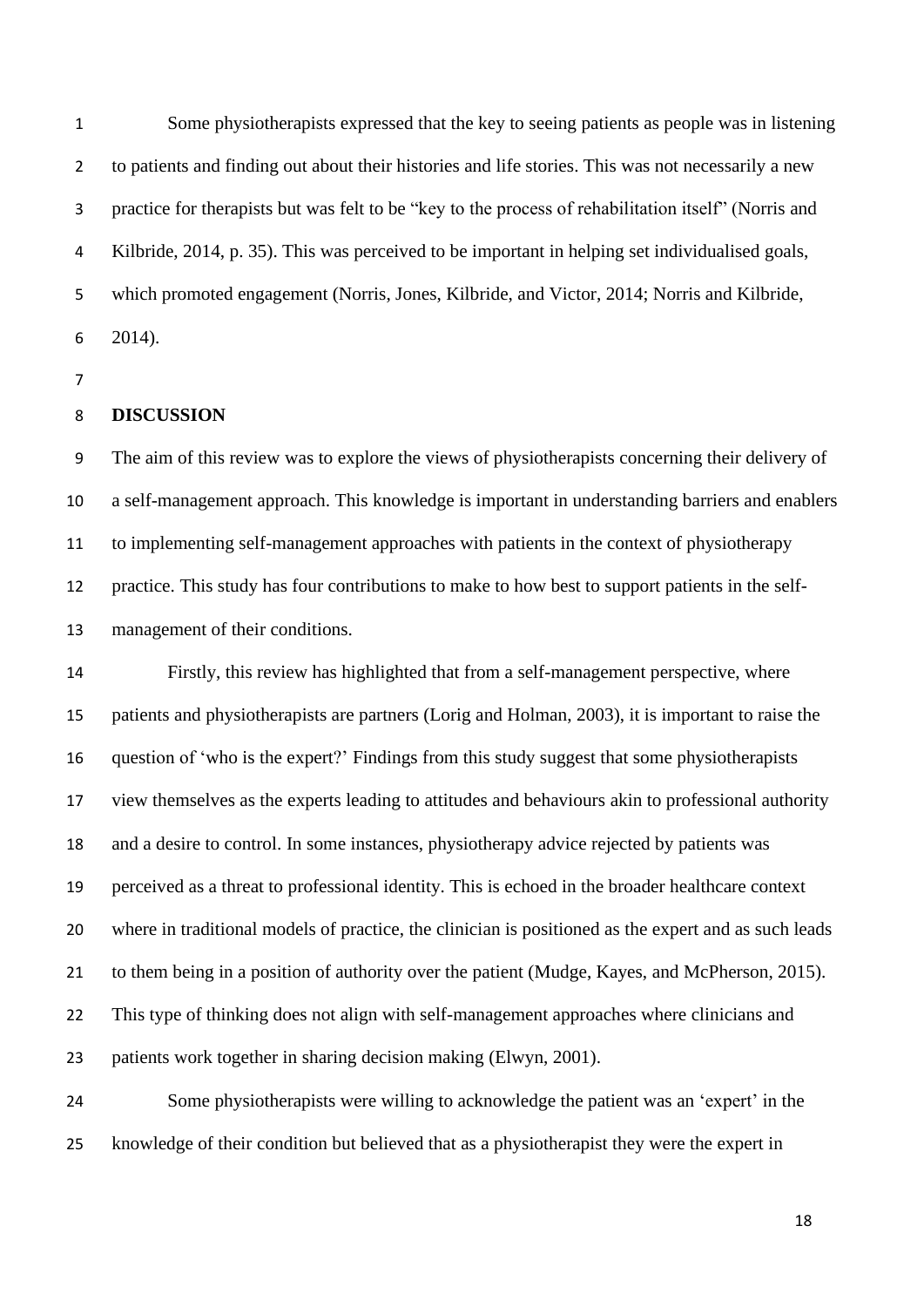therapeutic skills. Beliefs about who is the expert and shared expertise appeared to be important in promoting collaborative working, trust and a positive patient-therapist relationship. This collaborative bond between patient and therapists, also known as therapeutic alliance (Krupnick et al, 1996), has been shown to be facilitated through prioritised goals, autonomy, support and motivation (Babatunde, MacDermid, and MacIntyre, 2017). This has implications for practice and the authors suggest that it would be important for therapists to reflect on where their expertise lies, what expertise the patients bring to therapeutic encounters and who is in control. A recently coined term, 'mansplaining', a portmanteau of man and explain, is typically used to describe men speaking to women in a patronising manner (Bridges, 2017). If physiotherapists do not reflect on the shared expertise between patient and therapist, there is a risk of assuming control and of 'physiosplaining' in therapeutic encounters, patronising individuals with significant lived experience, thus hindering the facilitation of a positive patient-therapist relationship, which is vital for self-management.

 Secondly, it is important to consider how self-management is conceptualised by physiotherapists, as this will determine how it is implemented in practice. If self-management is characterised by whether someone adheres to their exercises or not, then physiotherapists may have missed the point of supporting people in self-management. After all, self-management is based on supporting patient empowerment so that they can make their own decisions whilst partnering with physiotherapists, not on a model of compliance (Holman and Lorig, 2000; Sadler, Wolfe, and McKevitt 2014). This was exemplified in the study by Robinson, Newton, Jones, and Dawson (2014), who in the context of falls rehabilitation noted that strategies such as exercise diaries, writing down exercises, visual reminders and outcome measures were more often used to monitor exercise adherence rather than to support a person in playing an active role in self- management. Self-management is not synonymous with exercise adherence, although an aspect of self-management may include exercise and indeed the keeping of diaries. Rather, self-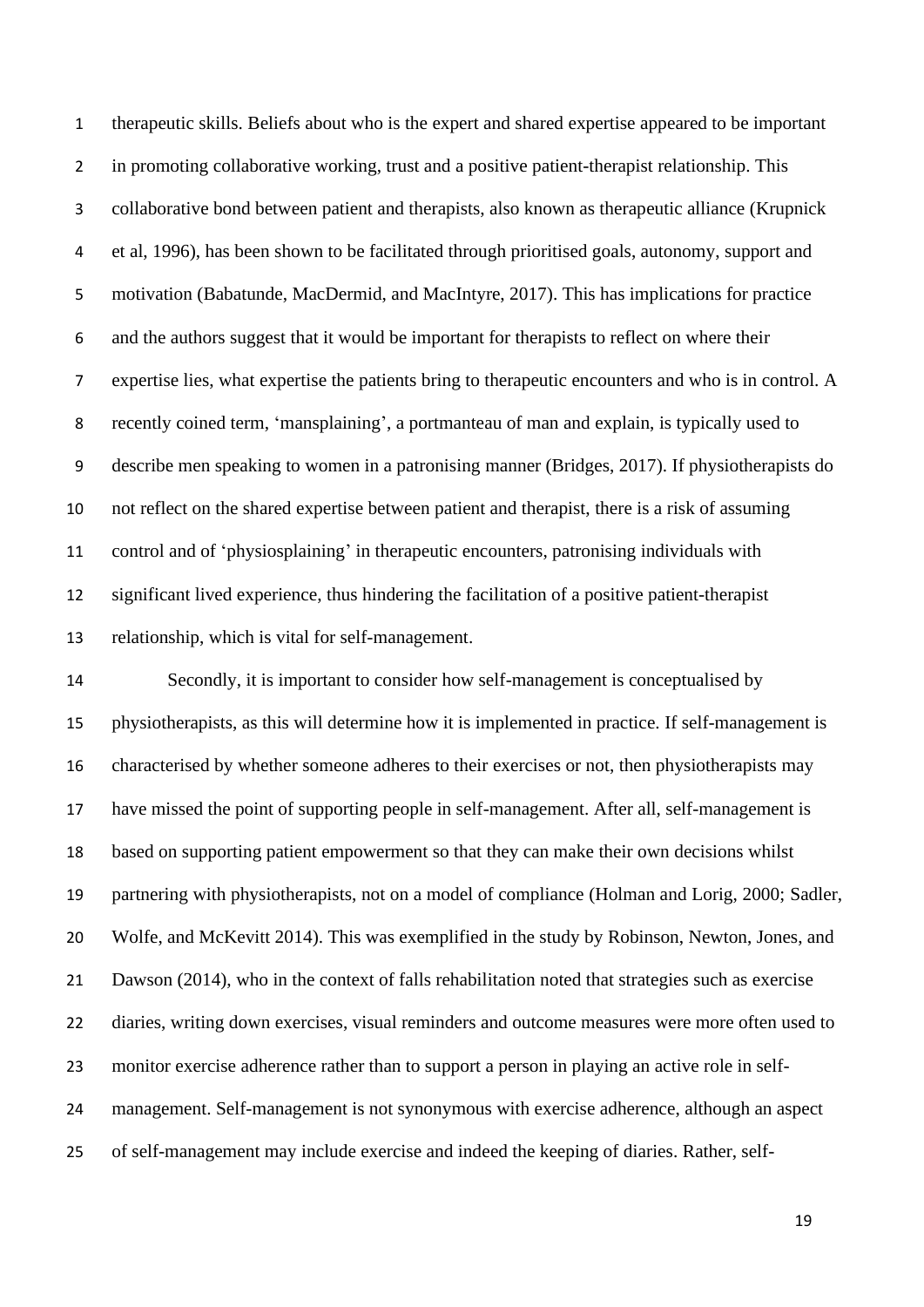management also includes the psychological and social aspects of living with a long-term condition (Newman, Steed, and Mulligan, 2004; Sadler, Wolfe, and McKevitt 2014). The authors would suggest that promoting adherence to exercise is not getting to the heart of supporting people in the self-management of their long-term conditions as this would be a reductionist and narrow approach to self-management.

 Narrow and broader approaches to supporting self-management have been documented by Morgan and colleagues (2016). Narrow approaches of support focus on helping people *manage their condition well* and include aspects such as disease or symptom control. Broader approaches seek to support people in *managing well with their condition*, with an approach that includes quality of life goals such as maintaining social roles, exercising autonomy, finding meaning as well as physical health. The two conceptualisations of narrow and broader practitioner approaches to support are important in the context of understanding physiotherapists' views of self-management and thus how they engage in promoting active patient involvement. It is clear from the findings that physiotherapists can reconceptualise their understanding of self-management through education, therefore perhaps the idea of confidence and competence is important. Within a new conceptualisation, do therapists have the depth of skills and agility in application that is key to facilitating individuals to manage well with their condition, such as those found in coaching and behavioural change? As highlighted by Hartley (2019), the role of the physiotherapist needs re-imagining when working with people with long- term conditions to ensure physiotherapists evolve to stay contemporary in approach to support the changing needs of people with long-term conditions.

 Furthermore, promoting adherence or compliance with rehabilitation has been described in terms of the task orientations of physiotherapists (Terry and Kayes, 2019). An alternative perspective relates to the role of the therapist as someone who enhances efficacy and autonomy through the rehabilitation process (Terry and Kayes, 2019). This suggests that a broader question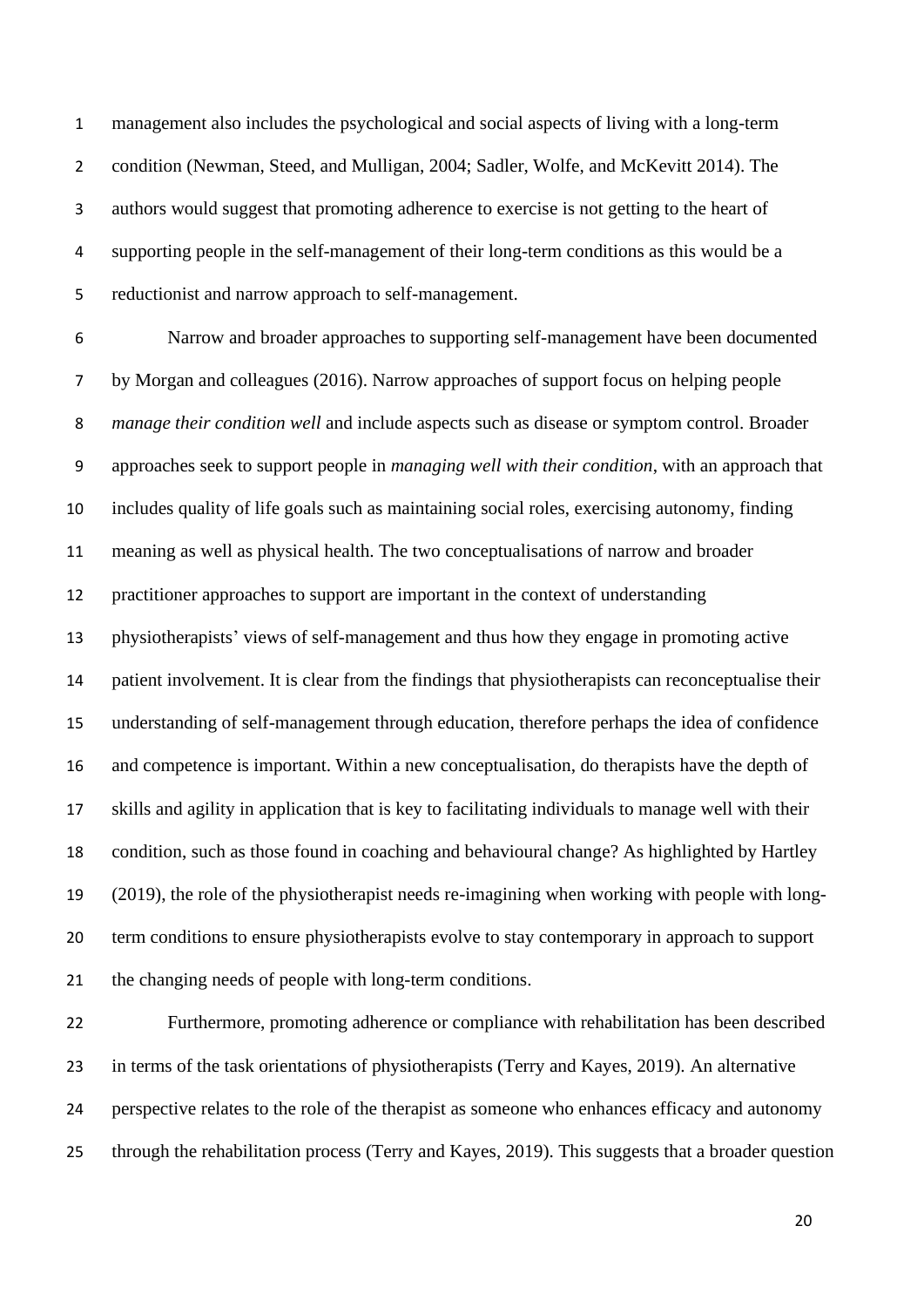could be raised not of how self-management is conceptualised, but how the role of a physiotherapist conceptualised. Thus, the authors challenge physiotherapists to consider whether they view themselves as task orientated in their rehabilitative encounters or focused on promoting efficacy and autonomy; the latter being aligned to the premise of self-management. Thirdly, moving beyond the way in which a physiotherapist conceptualises their role, this study has highlighted challenges around the competing paradigms of the context in which physiotherapy services are delivered and the impact this can have on physiotherapists in supporting patients in self-management. The breadth of physiotherapists' perspectives relating to self-management appear to have been influenced by the paradigm of the clinical environment. For example, in the acute setting, physiotherapists were less likely to encourage self- management as they dictated and controlled the therapy, while in the community setting there appeared to be a partnership approach that was more holistic in nature, taking account of psychological and social factors. Thus, the paradigm or worldview of the environment in which therapy is delivered could be a contributing factor in whether self-management is promoted or hindered. Modern healthcare has been said to be influenced by two main paradigms: biomedical practice and person-centred practice (Hughes, 2004). Self-management comes from the

ontological framework of person-centred approaches of empowerment and shared decision

making (Anderson and Funnell, 2005), whereas traditionally, physiotherapy as a profession has

aligned itself with biomedical models of healthcare underpinned by positivist paradigms (Wiles

and Barnard, 2001). The adoption of biomedical paradigms by the founders of modern

physiotherapy was important in establishing the legitimacy of the profession in bringing them

- closer to the medical practitioner and gaining public trust (Nicholls and Gibson, 2010). The
- introduction of the biopsychosocial model in the 1970s (Engel, 1978) challenged the biomedical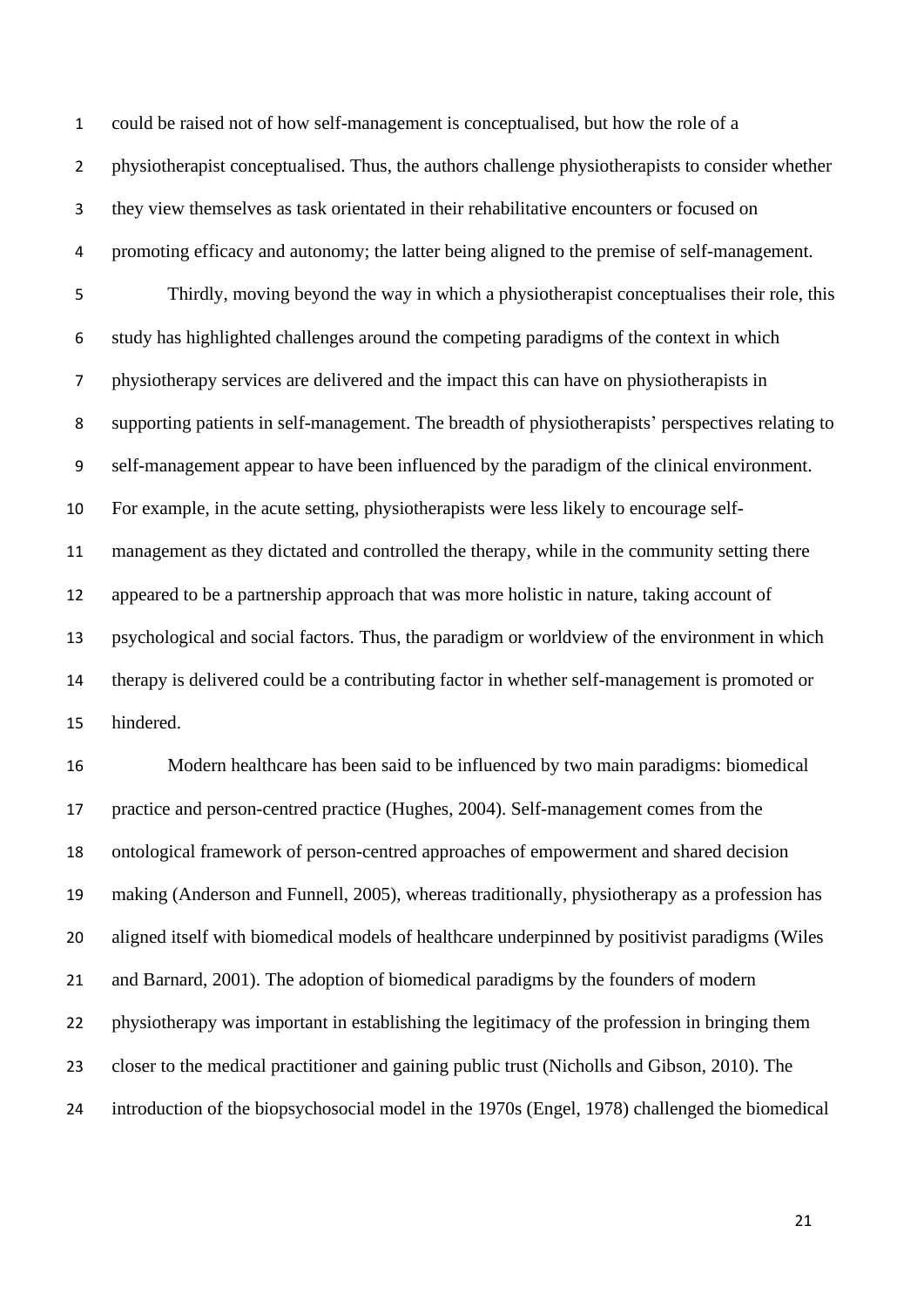discourse of dualism and reductionism by offering a more holistic alternative (Borrell-Carrio, Suchman, and Epstein, 2004).

 The physiotherapy profession has adopted a paradigmatic shift towards a biopsychosocial model of care which considers the patient as a whole including their social, cultural and environmental context (Sanders, Foster, Bishop, and Nio Ong, 2013). The challenge for physiotherapists is how to balance collaborative patient-therapist approaches that encourage self- management, within positivist healthcare services of efficiency and economic limitations which tend towards the biomedical paradigm, especially evident in acute hospital environments. Although there are challenges to self-management in this biomedical acute environment, this could in fact provide an opportunity for physiotherapists to rise to the challenge and realise a shift from hierarchical practitioner-patient relationships towards more person-centred, collaborative approaches. This would be important because the quality of the relationship between the patient and health care professional has been noted as an important factor in fostering self-management practice (Sadler, Wolfe, and McKevitt 2014). Furthermore, there are calls to move away from seeing biomedical approaches and person-centred care as dichotomous but rather on a continuum (Mudge et al, 2020; Terry and Kayes, 2019). Adopting a view of person-centredness as a continuum would encourage an understanding that improvements are possible (Mudge et al, 2020; Terry and Kayes, 2019). This view would help physiotherapists make small, incremental changes within biomedical healthcare environments, towards approaches that support the empowerment of patients in actively self- managing their long-term conditions such as seeking to involve patients in decision making or seeing patients as people and collaborative partners. Finally, physiotherapists and patients need to have a shared understanding of how

psychological and social aspects can contribute positively to self-management. For self-

management approaches to be effective, physiotherapists must see patients as people. Some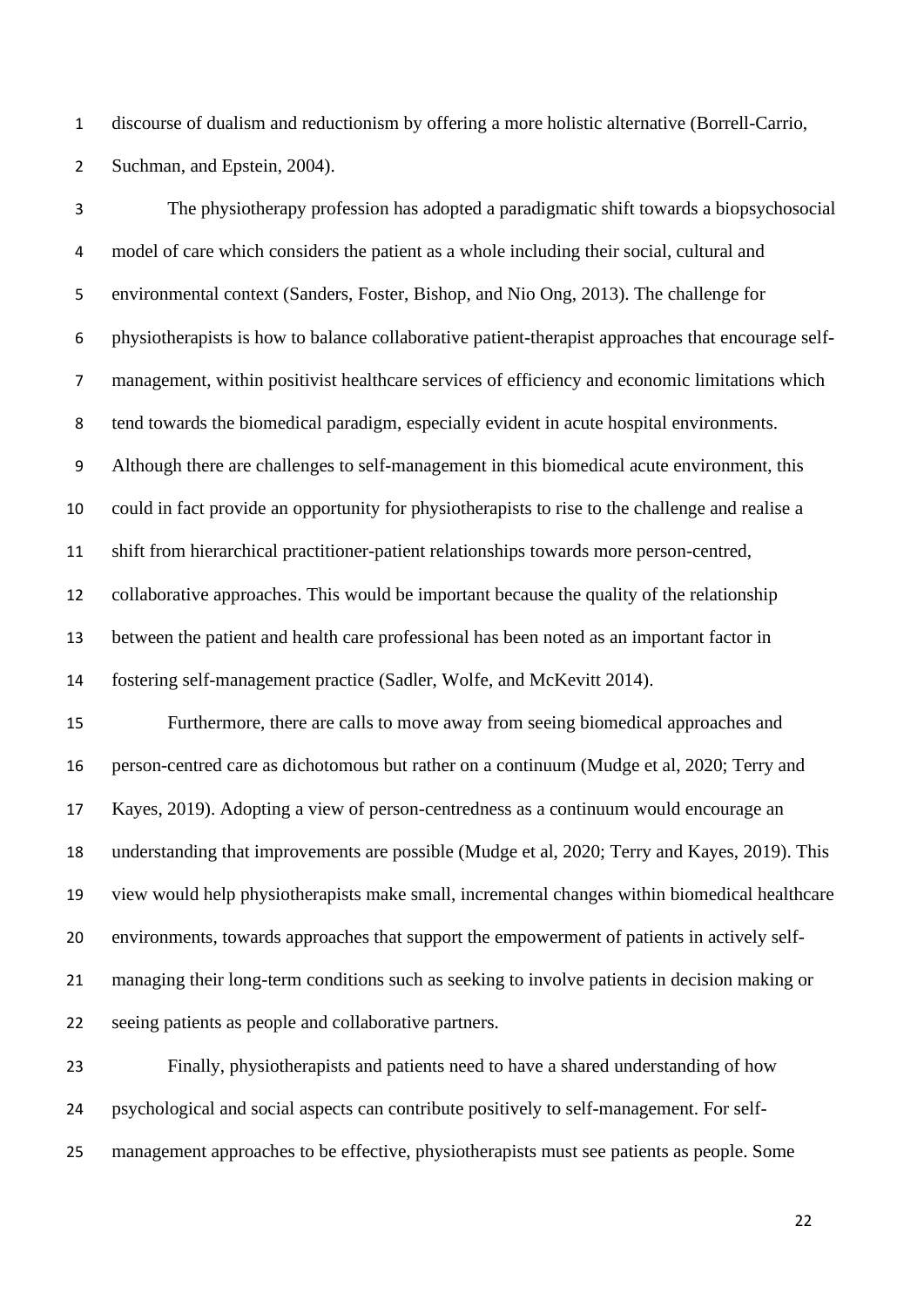physiotherapists in this current study viewed this whole person approach, which aligns with the biopsychosocial paradigm, as integral in supporting people in the self-management of their long- term conditions. Central to this was listening to patients' life stories to help develop collaborative goals. The notion of taking a holistic, empowering approach towards physiotherapy rehabilitation and seeking to involve the patient directly in their own care is not new knowledge (Nicholls and Gibson, 2010; Pratt, 1989). However, for some this became a stronger feature of their clinical practice after specific training in self-management approaches (Norris, Jones, Kilbride, and Victor, 2014; Norris and Kilbride, 2014). This suggests that there are benefits in ensuring physiotherapists are trained in self-management approaches, an area in which physiotherapists felt they lacked expertise. Like other clinicians (Mudge, Kayes, and McPherson, 2015), physiotherapists face challenges in supporting patients in the self-management of their long-term conditions. Ultimately, physiotherapists are well placed to facilitate self-management, however, challenges remain. This review raises a number of implications for practice and future research. First, reflective practice is an important part of being a physiotherapist and, as such, qualified physiotherapists are encouraged to reflect on their role. The following questions might be a helpful starting place. Where do the boundaries of expertise lie between the patient and therapist? Do physiotherapists view their role as task oriented or focused on promoting patient autonomy? Do physiotherapists view their philosophy of practice of self-management from a narrow perspective of helping people manage their condition well, or is it broader where they see their role as helping people manage well with their condition? What is the healthcare paradigm of the

 environment in which they work and what can they do to move closer to approaches which empower collaborative relationships between themselves and their patients? Do they view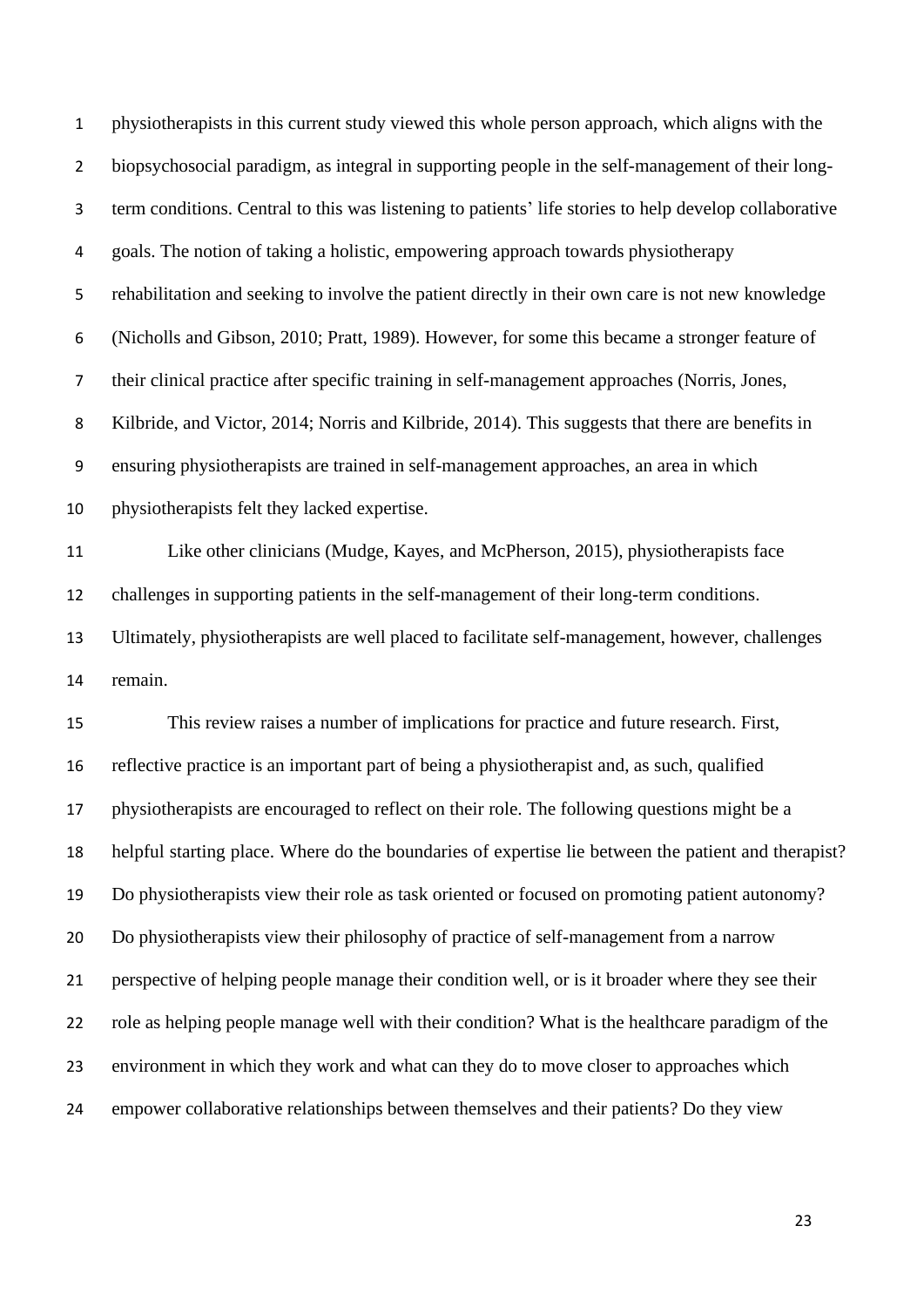patients as people? The answers to these questions may lead to very different types of physiotherapy practice.

 Second, physiotherapists did not perceive themselves to be experts in self-management and felt that they lacked knowledge in this area. This is hardly surprising given the focus in pre- registration education on the number of hours spent on anatomy, biomechanics, and pathology as opposed to psychosocial factors (Darnell, 2007). It is suggested that approaches to supporting patients in the self-management be taught explicitly as part of pre-registration training to equip the future workforce with the skills needed to support patient empowerment. The authors would suggest that pre-registration physiotherapy programmes also build in opportunities for students to consider the type of physiotherapist they wish to become. This should include opportunities to 11 develop a philosophy of practice which is regularly reviewed and aligned with the **concepts** of person-centred care and self-management approaches within a biopsychosocial framework. This would be important in challenging assumptions of professional authority (Mudge, Kayes, and McPherson, 2015; Norris and Kilbride, 2014) and help student physiotherapists see patients as people. Longitudinal research studies which track students in how they develop their philosophy of practice and skills in supporting self-management would add new knowledge in terms of optimal pedagogic approaches to teaching self-management.

#### Study Limitations and Strengths

 The main limitation of this systematic review is the diverse contexts of studies, with four related to physiotherapists who work with stroke patients; three in the context of low back pain; two with those who worked with patients with a wide range of long-term conditions; one with falls rehabilitation physiotherapists, and one with respiratory physiotherapists. It could be that different types of patients need different self-management approaches. For example, stroke survivors might have cognitive limitations or severe physical disabilities and as such low ability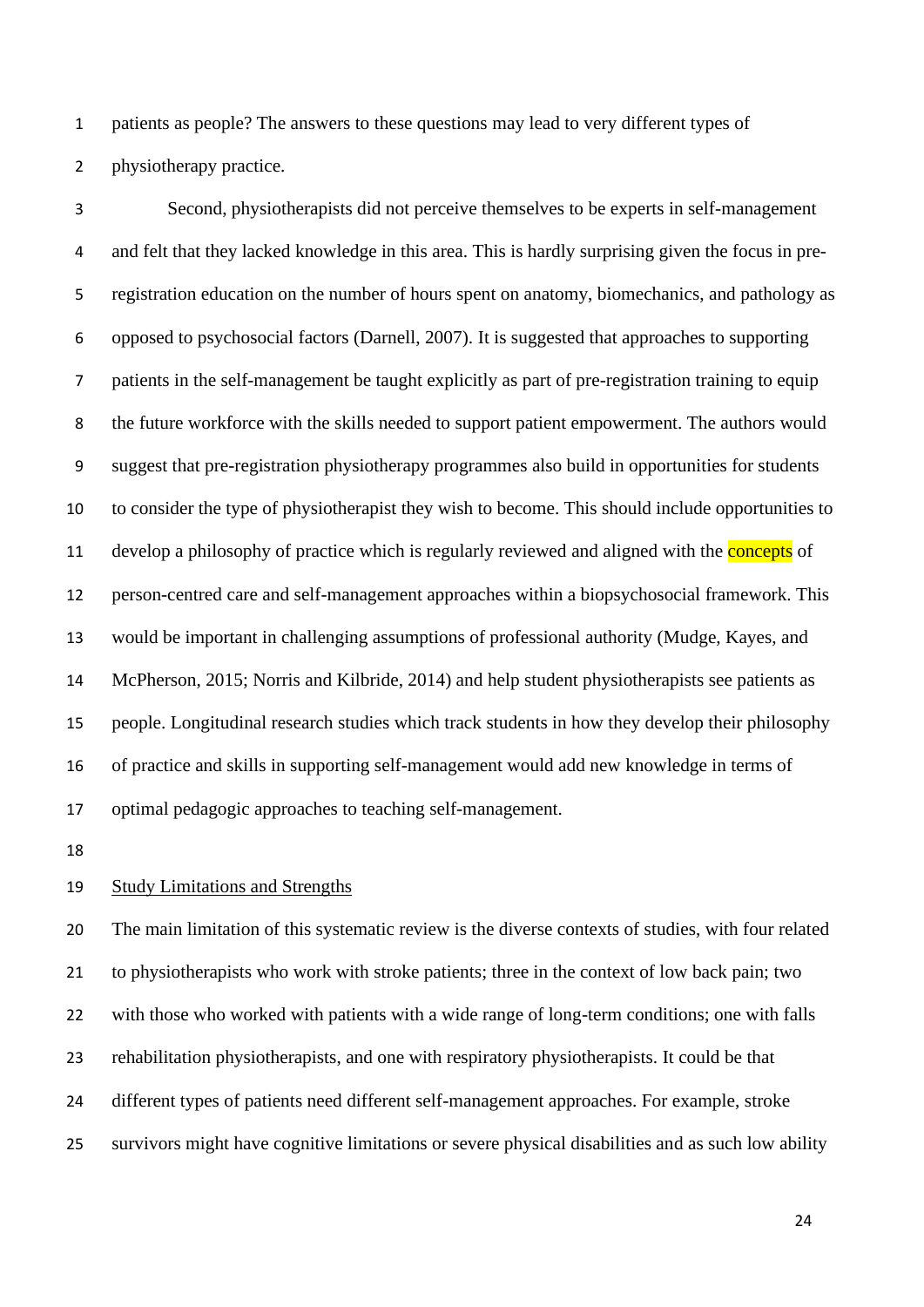to care for themselves, while individuals with back pain might have more resources for self- management. Having said this, the diversity could also be seen as a strength since it considers the views of physiotherapists from a wide range of patient populations. The included studies were from the UK, the Netherlands, Norway, and New Zealand, offering an international perspective on the views of physiotherapists.

 As there were no date limits applied to the search strategy, it is important to be mindful of the fact that over time, the healthcare context in which self-management takes place can change and therefore, so may the views of physiotherapists in relation to this. The robustness of the review might have been affected by only one reviewer (CK) conducting the initial screening of articles by title and abstract which could have resulted in errors being made. However, the validity of the review was strengthened by having full-text screening, quality appraisal, and data analysis carried out by two reviewers. The studies included in this review were limited to those published in English, grey literature was not included, citation tracking was not used to locate further articles, and experts in the field were not consulted. This may have led to the exclusion of some relevant studies.

#### **CONCLUSIONS**

 This study sought to synthesise the views of physiotherapists on their role in the delivery of self- management approaches with a view to understanding how self-management approaches can be optimised within a physiotherapy practice setting. Findings suggest that for self-management approaches to work, physiotherapists believe that patients need to actively participate.

 Boundaries on who is the expert were blurred at times with some physiotherapists struggling to relinquish control. High quality patient-therapist relationships are required to build trust in order to support patients in the self-management of their long-term conditions. It is also important to consider the competing paradigms in which a service is delivered as this may facilitate or hinder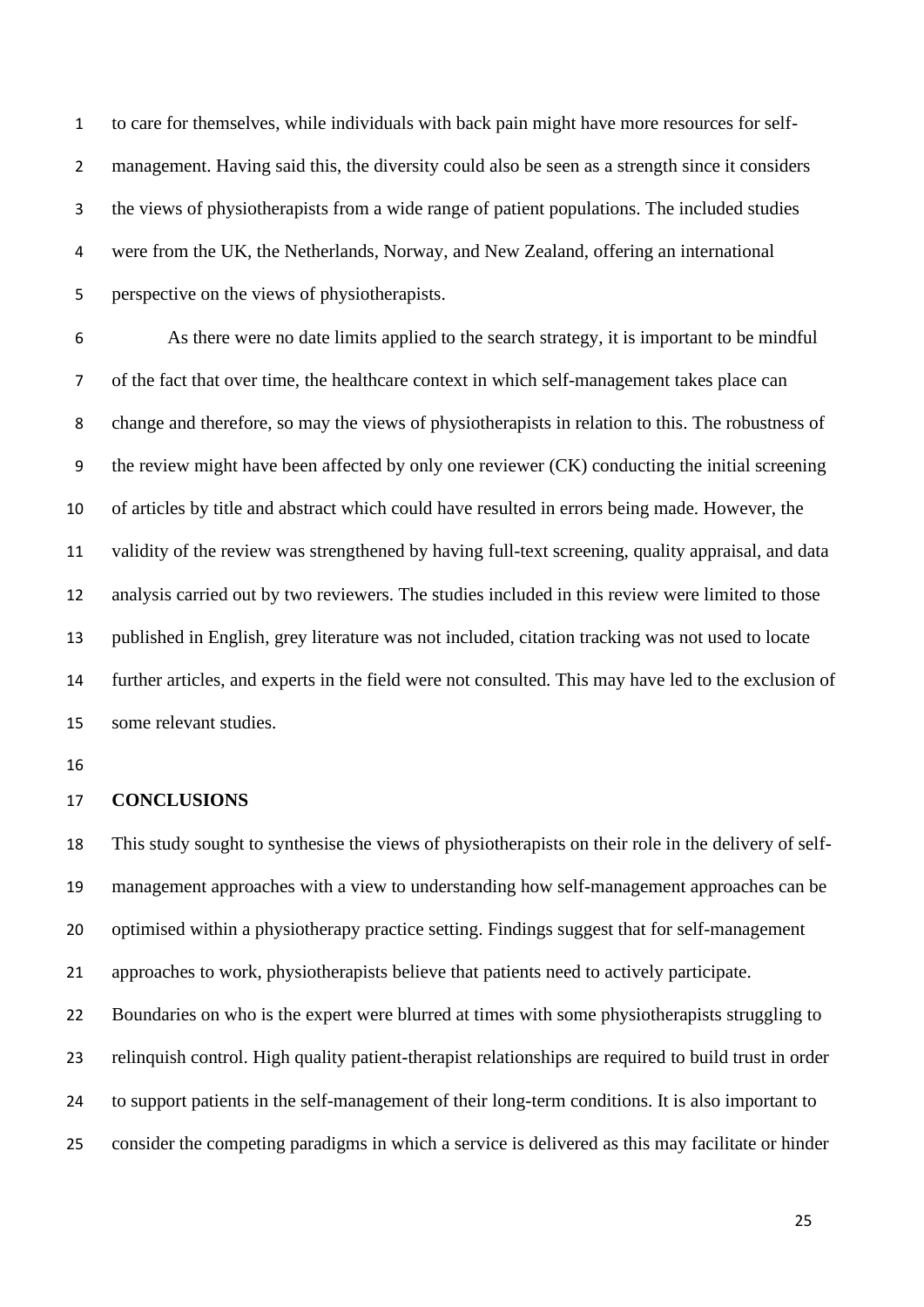self-management. Finally, seeing patients as people is integral to supporting self-management approaches. Self-management has been an increasingly important aspect of helping people manage their healthcare needs and physiotherapists are well placed to support self-management. However, there is still a need for a cultural and paradigmatic shift in the physiotherapy profession and the findings of this review suggest that in some environments this shift as yet is to be realised.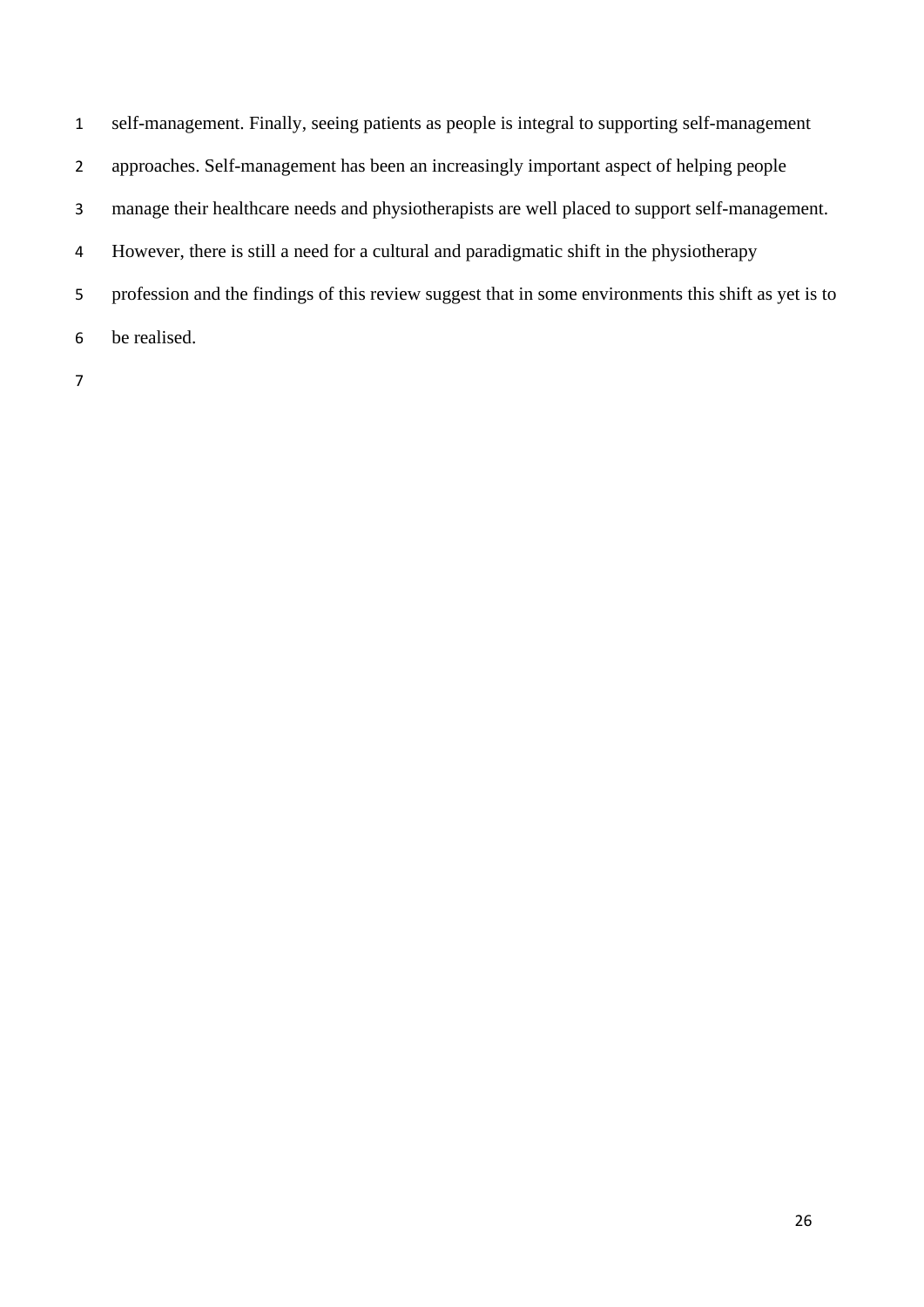## **REFERENCES**

 Anderson RM, Funnell MM 2005 Patient empowerment: reflections on the challenge of fostering the adoption of a new paradigm Patient Education and Counselling 57: 153-157. Babatunde F, MacDermid J, MacIntyre N 2017 Characteristics of therapeutic alliance in musculoskeletal physiotherapy and occupational therapy practice: a scoping review of the literature BMC Health Services Research 17: 375. Bair MJ, Matthias MS, Nyland KA, Huffman MA, Stubbs DL, Kroenke K, Damush TM 2009 Barriers and facilitators to chronic pain self-management: a qualitative study of primary care patients with comorbid musculoskeletal pain and depression Pain Medicine 10: 1280-90. Barbour RS 2001 Checklists for Improving Rigour in Qualitative Research: A Case of the Tail Wagging the Dog? British Medical Journal (International Edition) 322: 1115–1117. Bardach SH, Tarasenko YN, Schoenberg NE 2011 The role of social support in multiple morbidity: self-management among rural residents Journal of Health Care for the Poor and Underserved 22:756-71. Bernhardsson S, Larsson ME, Johansson K, Oberg B 2017 "In the physio we trust": A qualitative study on patients' preferences for physiotherapy Physiotherapy Theory and Practice 33: 535- 549. Borrell-Carrió F, Suchman AL, Epstein RM 2004 The biopsychosocial model 25 years later: principles, practice, and scientific inquiry Annals of family medicine 2 (6), 576–582. Bridges J 2017 Gendering metapragmatics in online discourse: "Mansplaining man gonna mansplain…" Discourse, Context and Media 20: 94-102. Chartered Society of Physiotherapy 2019 What is Physiotherapy? Chartered Society of Physiotherapy London, UK. [https://www.csp.org.uk/careers-jobs/what-physiotherapy.](https://www.csp.org.uk/careers-jobs/what-physiotherapy) Cooper K, Schofield P, Klein S, Smith BH, Jehu LM 2017 Exploring peer-mentoring for community dwelling older adults with chronic low back pain: a qualitative study Physiotherapy 103: 138-145. Corbin J, Strauss A 1988 Unending Work and Care: Managing Chronic Illness at Home. San Francisco: Jossey-Bass. Cowell I, O'Sullivan P, O'Sullivan K, Poyton R, McGregor A, Murtagh G 2018 Perceptions of physiotherapists towards the management of non-specific chronic low back pain from a biopsychosocial perspective: A qualitative study Musculoskeletal Science & Practice 38: 113-119. Crowe M, Whitehead L, Jo Gagan M, Baxter D, Panckhurst A 2010 Self-management and chronic low back pain: a qualitative study Journal of Advanced Nursing 66: 1478–1486. Darnell RE 2007 Corpus: The philosophical meaning of body in physical therapy theory and practice. Flint, MI, University of Michigan–Flint. Department of Health 2001 The Expert Patient: A New Approach to Chronic Disease Management for the 21st Century Department of Health London. De Silva D 2011 Helping People help themselves. London: The Health Foundation. Elwyn G 2011 Salzburg statement on shared decision making British Medical Journal 342:d1745. Engel GL 1978 The biopsychosocial model and the education of health professionals Annals of the New York Academy of Sciences 310: 169-181. Hartley SE 2017 Re-imagining the role of the physiotherapist when managing people with long- term conditions Physiotherapy Theory and Practice 11: 1005-1014. Holman H and Lorig K. 2000 Patients as partners in managing chronic disease British Medical Journal 320: 526–527. Hughes S 2004 Promoting self-management and patient independence Nursing Standard 19: 47-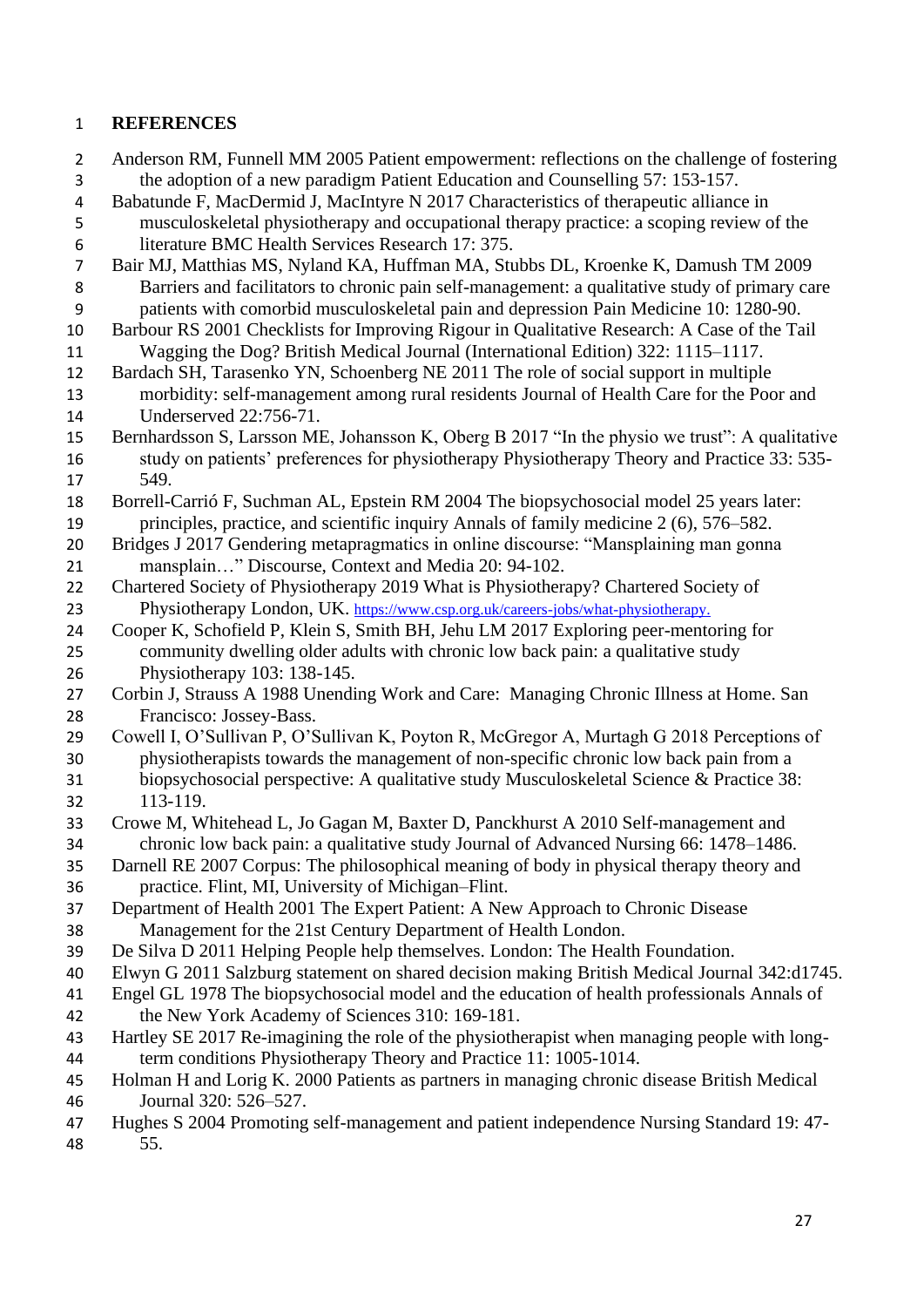Krupnick L, Sotsky SM, Simmens S, Moyer J, Elkin I, Watkins J, Pilkonis PA 1996 The role of the therapeutic alliance in psychotherapy and pharmacotherapy outcome: Findings in the National Institute of Mental Health Treatment of Depression Collaborative Research Program Journal of Consulting and Clinical Psychology 64: 532–539. Liberati A, Altman DG, Tetzlaff J, Mulrow C, Gøtzsche PC, Ioannidis JP, Clarke M, Devereaux PJ, Kleijnen J, Moher D 2009 The PRISMA Statement for Reporting Systematic Reviews and Meta-Analyses of Studies that Evaluate Healthcare Interventions: Explanation and Elaboration BMJ (Clinical Research Ed.) 339, b2700. Liddy, C, Blazkho, V, Mill K 2014 Challenges of self-management when living with multiple chronic conditions: systematic review of the qualitative literature Canadian family physician Medecin de famille canadien 60: 1123–1133. Lorig K, Holman H 2003 Self-management education: history, definition, outcomes, and mechanisms Annals of Behavioral Medicine. 26: 1-7. Lorig, K, Holman, H, Sobel, D, Laurent, D, Gonzalez, V, Minor M 2006 Living a Healthy Life with Chronic Conditions (3rd ed.). Boulder, CO: Bull Publishing Company. Morgan HM, Entwistle VA, Cribb A, Christmas S, Owens J, Skea ZC, Watt IS 2016 We need to talk about purpose: a critical interpretive synthesis of health and social care professionals' approaches to self‐management support for people with long‐term conditions Health Expectations 20: 243-259. Mudge S, Kayes N, McPherson K 2015 Who is in control? Clinicians' view on their role in self- management approaches: a qualitative metasynthesis BMJ Open. 5:e007413. Mudge S, Sezier A, Payne D, Smith G, Kayes N 2020 Pilot trial of The Living Well Toolkit: qualitative analysis and implications for refinement and future implementation BMC health services research, 20 (1), 69. National Health Service Education for Scotland 2012 Supporting people to self-manage. National Health Service Education for Scotland. Edinburgh, UK. [https://www.chss.org.uk/documents/2014/03/supporting-people-self-manage.pdf.](https://www.chss.org.uk/documents/2014/03/supporting-people-self-manage.pdf) Naylor C, Imison C, Addicott R, Buck D, Goodwin N, Harrison T, Ross S, Sonola L, Tian Y, Curry N 2015 Transforming our Health Care System: Ten Priorities for Commissioners The Kings Fund. UK. Newman S, Steed L, Mulligan K 2004 Self-management interventions for chronic illness The Lancet 364: 1523-1537. Nicholls DA, Gibson BE 2010 The body and physiotherapy Physiotherapy Theory and Practice 8: 497-509. Norris M, Jones F, Kilbride C, Victor C 2014 Exploring the experience of facilitating self- management with minority ethnic stroke survivors: a qualitative study of therapists' perceptions Disability and Rehabilitation 36: 2252–2261. Norris M, Kilbride C 2014 From dictatorship to a reluctant democracy: stroke therapists talking about self-management Disability and Rehabilitation 36: 32–38. Noyes J, Popay J, Pearson A, Hannes K, Booth A 2008 Qualitative Research and Cochrane Reviews John Wiley and Sons. Pearson A 2004 Balancing the evidence: incorporating the synthesis of qualitative data into systematic reviews International Journal of Evidence-Based Healthcare 2:45–64. Pratt JW 1989 Towards a Philosophy of Physiotherapy Physiotherapy 75:114-120. Robinson L, Newton JL, Jones D, Dawson P 2014 Self-management and adherence with exercise-based falls prevention programmes: a qualitative study to explore the views and experiences of older people and physiotherapists Disability and Rehabilitation 36: 379–386. Sadler E, Wolfe C, Jones F, McKevitt C 2017 Exploring stroke survivors' and physiotherapists' views of self-management after stroke: a qualitative study in the UK BMJ Open 7: e011631.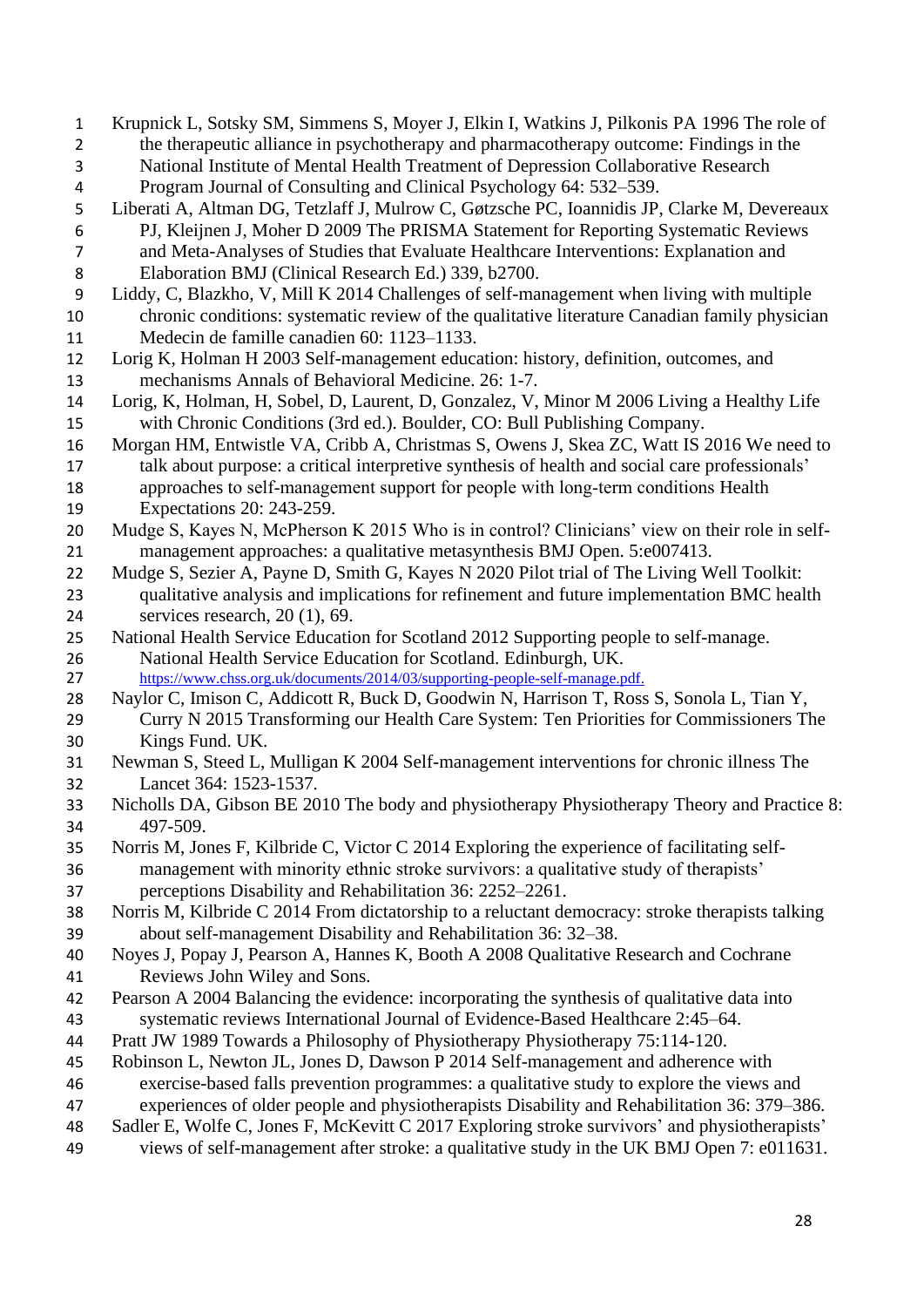- Sadler E, Wolfe CD, McKevitt C 2014 Lay and health care professional understandings of self- management: A systematic review and narrative synthesis SAGE Open Medicine 2: 2050312114544493. Sanders T, Foster NE, Bishop A, Nio Ong B 2013 Biopsychosocial care and the physiotherapy encounter: physiotherapists' accounts of back pain consultations BMC Musculoskeletal Disorder 14: 65. Satink T, Cup EH, de Swart BJ, Nijhuis-van der Sanden MW 2014 Self-management: challenges for allied healthcare professionals in stroke rehabilitation – a focus group study Disability and Rehabilitation 37: 1745-1752. Solvang PK, Fougner M 2016 Professional roles in physiotherapy practice: Educating for self- management, relational matching, and coaching for everyday life Physiotherapy Theory and Practice 32: 591–602. Stenburg N, Furness PJ 2017 Living well with a long-term condition: service users' perspectives of a self-management intervention Qualitative Health Research 27: 547-588. Taylor SJC, Pinnock H, Epiphaniou E, Pearce G, Parke HL, Schwappach A, Purushotham N, Jacob S, Griffiths C, Greenhalgh T et al. 2014 A rapid synthesis of the evidence on interventions supporting self-management for people with long-term conditions: PRISMS – Practical systematic Review of Self-Management Support for long-term conditions. Southampton (UK): NIHR Journals Library. Health Services and Delivery Research. Terry G, Kayes N 2019 Person centered care in neurorehabilitation: a secondary analysis Disability and rehabilitation, 1–10. Advance online publication. Thomas J, Harden A 2008 Methods for the Thematic Synthesis of Qualitative Research in Systematic Reviews BMC Medical Research Methodology 8:1–10. Tong A, Flemming K, McInnes E, Oliver S, Craig J 2012 Enhancing transparency in reporting the synthesis of qualitative research: ENTREQ BMC Medical Research Methodology 12: 181. Visse MA, Teunissen T, Peters A, Widdershoven GAM, Abma TA 2010 Dialogue for air, air for dialogue: towards shared responsibilities in COPD practice Health Care Analysis: HCA: Journal of Health Philosophy and Policy 18: 358–373. Wiles R, Barnard S 2001 Physiotherapists and evidence-based practice: an opportunity or threat to the profession? Sociological Research Online 6: 62-74. Wilkinson A, Whitehead L 2009 Evolution of the concept of self-care and implications for nurses: A literature review International Journal of Nursing Studies. 46: 1143-1147. Wilson PM, Kendall S, Brooks F 2006 Nurses' responses to expert patients: the rhetoric and reality of self-management in long-term conditions: a grounded theory study International Journal of Nursing Studies 43: 803–818. World Health Organisation 2014 Assessing chronic disease management in European health systems: concepts and approaches. World Health Organisation. Geneva, Switzerland. [http://www.euro.who.int/en/publications/abstracts/assessing-chronic-disease-management-in-european-health-](http://www.euro.who.int/en/publications/abstracts/assessing-chronic-disease-management-in-european-health-systems-concepts-and-approaches-2014) [systems-concepts-and-approaches-2014](http://www.euro.who.int/en/publications/abstracts/assessing-chronic-disease-management-in-european-health-systems-concepts-and-approaches-2014).
-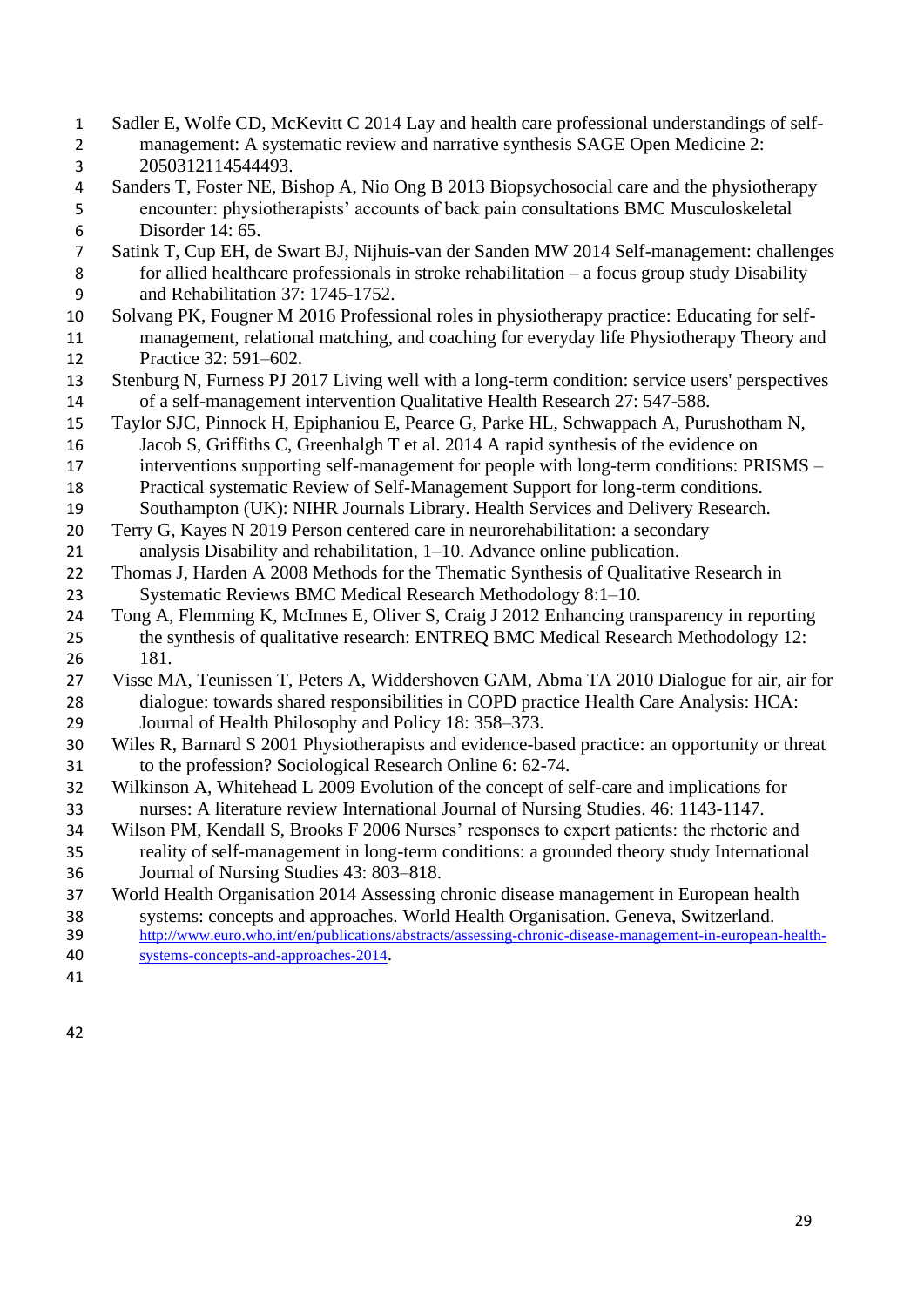- 1
- 2 Table 1. Inclusion and exclusion criteria for eligibility.

| Inclusion criteria                                   | Exclusion criteria                                          |
|------------------------------------------------------|-------------------------------------------------------------|
| • Focus on the perceptions, views, experiences, or   | • Perceptions, views, experiences, or beliefs of patients,  |
| beliefs of physiotherapists or physical therapists   | carers, or others.                                          |
| regarding their role in the delivery of self-        | • If it is not possible to distinguish the physiotherapists |
| management.                                          | views from the views of others.                             |
| • Primary research with a qualitative or mixed-      | • If the focus was not on the physiotherapists' role in     |
| method (where the qualitative data can be extracted) | the delivery of the self-management approach, (e.g.         |
| study design.                                        | focused on the views of the intervention rather than the    |
| • English language studies published in a peer-      | self-management approaches).                                |
| reviewed journal.                                    | • Grey literature and systematic reviews.                   |
|                                                      | • Quantitative study design.                                |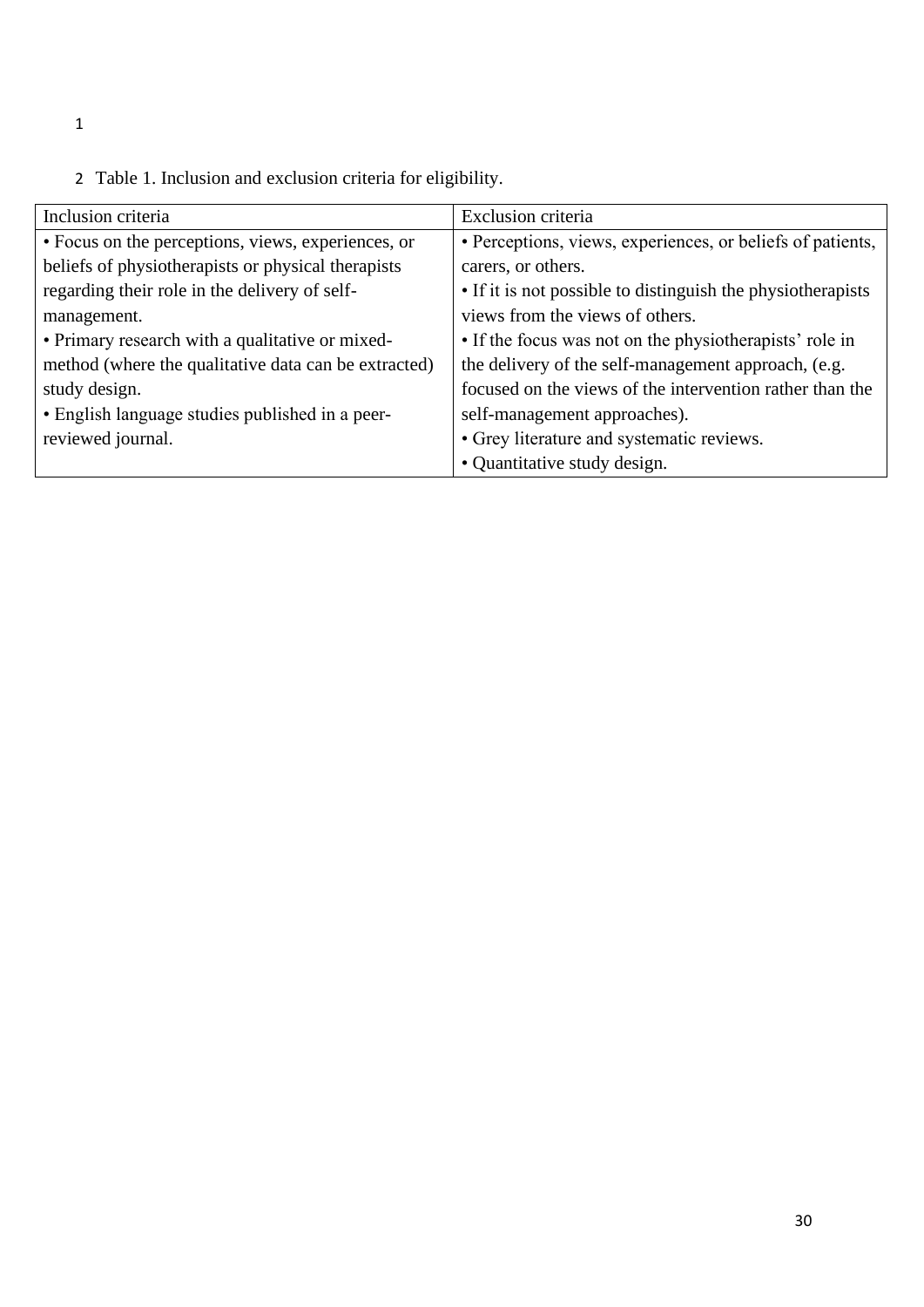# Table 2. Quality appraisal of included studies

| Criteria                                                         | Cooper         | Cowell                  | Crowe        | Norris et    | Norris       | Robinson    | Sadler et               | Satink,     | Solvang     | Visse et     | Wilson                  |
|------------------------------------------------------------------|----------------|-------------------------|--------------|--------------|--------------|-------------|-------------------------|-------------|-------------|--------------|-------------------------|
|                                                                  | et al.         | et al.                  | et al.       | al, 2014     | and          | et al.      | al, 2017                | et al.      | and         | al, 2010     | et al,                  |
|                                                                  | 2017           | 2018                    | 2010         |              | Kilbride     | 2014        |                         | 2014        | Fougner,    |              | 2006                    |
|                                                                  |                |                         |              |              | 2014         |             |                         |             | 2016        |              |                         |
| 1. There is congruity between the stated philosophical           | Y              | N                       |              | Y            | Y            | Y           | $\mathbf{U}$            | Y           |             | Y            | U                       |
| perspective and the research methodology                         |                |                         |              |              |              |             |                         |             |             |              |                         |
| 2. There is congruity between the research methodology and the   | Y              | Y                       | Y            | Y            | Y            | Y           | $\overline{\mathbf{V}}$ | Y           | Y           | $\mathbf{U}$ | $\mathbf{v}$            |
| research question or objectives                                  |                |                         |              |              |              |             |                         |             |             |              |                         |
|                                                                  |                |                         |              |              |              |             |                         |             |             |              |                         |
| 3. There is congruity between the research methodology and the   | $\mathbf Y$    | Y                       | Y            | Y            | Y            | Y           | v                       | $\mathbf Y$ | Y           | Y            | $\mathbf{v}$            |
| methods used to collect data                                     |                |                         |              |              |              |             |                         |             |             |              |                         |
| 4. There is congruity between the research methodology and the   | Y              | Y                       | Y            | Y            | Y            | Y           | Y                       | Y           | Y           | Y            | $\mathbf{v}$            |
| representation and analysis of data                              |                |                         |              |              |              |             |                         |             |             |              |                         |
| 5. There is congruity between the research methodology and the   | Y              | Y                       | Y            | Y            | Y            | Y           | Y                       | Y           | Y           | Y            | $\mathbf{v}$            |
| interpretation of results                                        |                |                         |              |              |              |             |                         |             |             |              |                         |
| 6. There is a statement locating the researcher culturally or    | U              | N                       | N            | $\mathbf{U}$ | $\mathbf N$  | Y           | Y                       | N           | N           | N            | N                       |
| theoretically                                                    |                |                         |              |              |              |             |                         |             |             |              |                         |
| 7. The influence of the researcher on the research, and vice-    | $\mathbf N$    | Y                       | $\mathbf N$  | Y            | Y            | Y           | N                       | Y           | Y           | N            | N                       |
| versa, is addressed                                              |                |                         |              |              |              |             |                         |             |             |              |                         |
| 8. Participants and their voices are adequately represented      | $\mathbf Y$    | Y                       | Y            | Y            | Y            | $\mathbf Y$ | $\mathbf{v}$            | Y           | $\mathbf Y$ | Y            | $\mathbf{v}$            |
| 9. The research is ethical according to current criteria or, for | $\overline{Y}$ | $\overline{\mathbf{v}}$ | $\mathbf{V}$ | Y            | $\mathbf{V}$ | Y           | $\overline{r}$          | U           | Y           | N            | $\overline{\mathbf{x}}$ |
|                                                                  |                |                         |              |              |              |             |                         |             |             |              |                         |
| recent studies, there is evidence of ethical approval by an      |                |                         |              |              |              |             |                         |             |             |              |                         |
| appropriate body                                                 |                |                         |              |              |              |             |                         |             |             |              |                         |
| 10. Conclusions drawn in the research report appear to flow      | Y              | Y                       | Y            | Y            | Y            | Y           | Y                       | Y           | Y           | Y            | Y                       |
| from the analysis or interpretation of the data                  |                |                         |              |              |              |             |                         |             |             |              |                         |
| Total number of items with Y response                            | 9              | 8                       |              | 9            | 9            | 10          | 8                       | 8           | 8           | 6            |                         |

N, no; U, unclear; Y, yes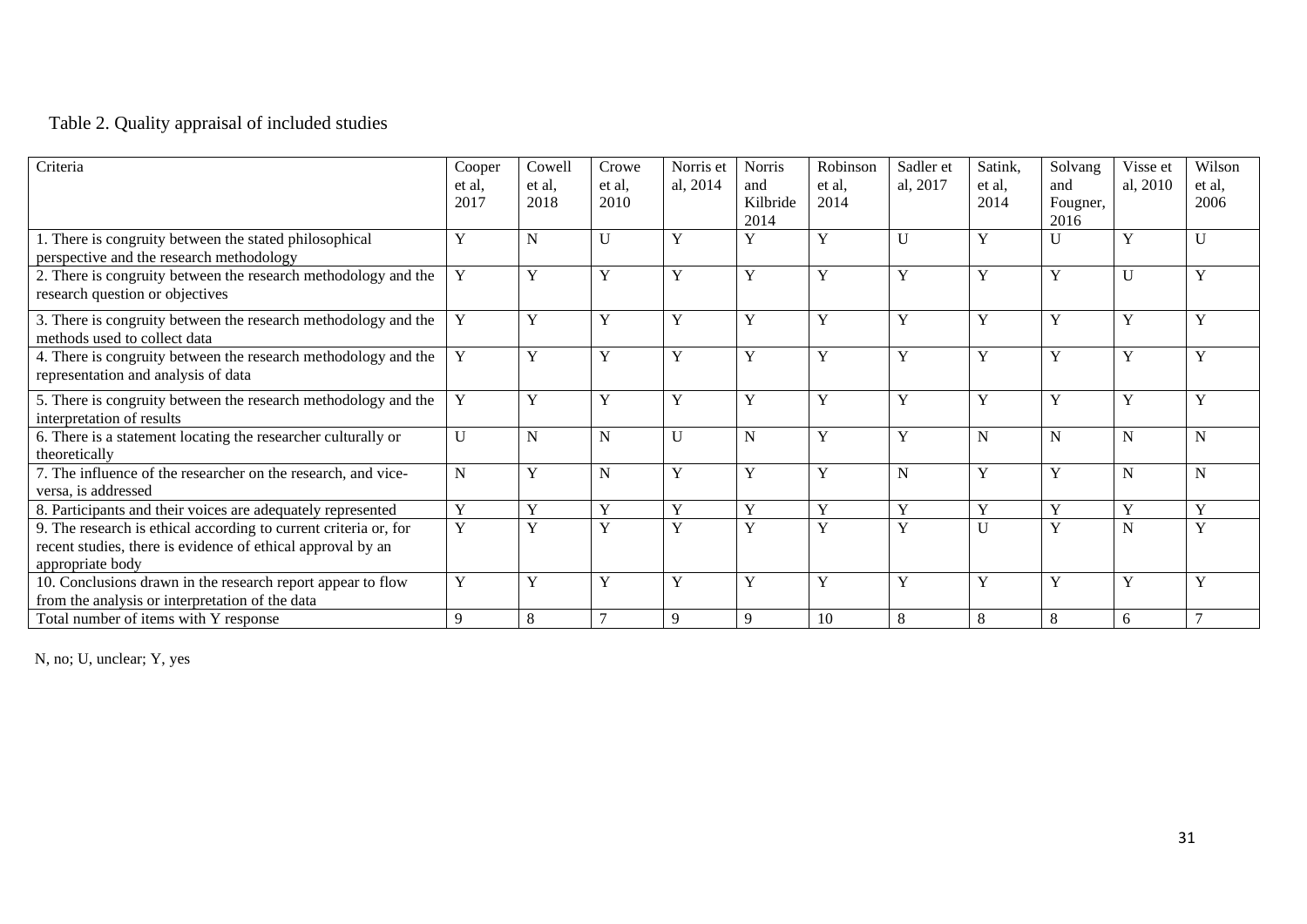## Table 3. Table of theme development

| Stage 1: Open coding                                                                                                                                                                                                                                                                                                                                                                                                                                                                                                                                                                                                                                                                                | Stage 2: Descriptive themes                 | Stage 3: Analytical themes    |
|-----------------------------------------------------------------------------------------------------------------------------------------------------------------------------------------------------------------------------------------------------------------------------------------------------------------------------------------------------------------------------------------------------------------------------------------------------------------------------------------------------------------------------------------------------------------------------------------------------------------------------------------------------------------------------------------------------|---------------------------------------------|-------------------------------|
| Importance of individualised approach and goal setting<br>Patients should be encouraged to take control and responsibility<br>Poor cognition<br>Best patients<br>Expert patient<br>Little could be done to encourage those who did not wish to participate<br>Older people poorly motivated<br>Patients responsible for own functional decline<br>Patient response to self-management<br>Patient inexperience in self-management<br>Patient specific barriers to self-management<br>Self-efficacy<br>Patient treatment preferences<br>Patient views of physiotherapy<br>Patients want to please the physiotherapist<br>Dependence on professional support<br>Personal responsibility of the patient | Attitude of the patient                     | Focus on active participation |
| Communication<br>Education<br>Functional approaches                                                                                                                                                                                                                                                                                                                                                                                                                                                                                                                                                                                                                                                 | Strategies to promote exercise<br>adherence |                               |
| Medical model<br>Changes in service delivery<br>Environmental constraints to exercise or rehabilitation<br>Lack of onward options<br>MDT in self-management<br>Phase of illness<br>Acute versus community<br>Resistance to patient self-management<br>Stages of rehabilitation<br>Time<br>Vulnerability of patients                                                                                                                                                                                                                                                                                                                                                                                 | Constraints to service delivery             | Conflicting paradigms         |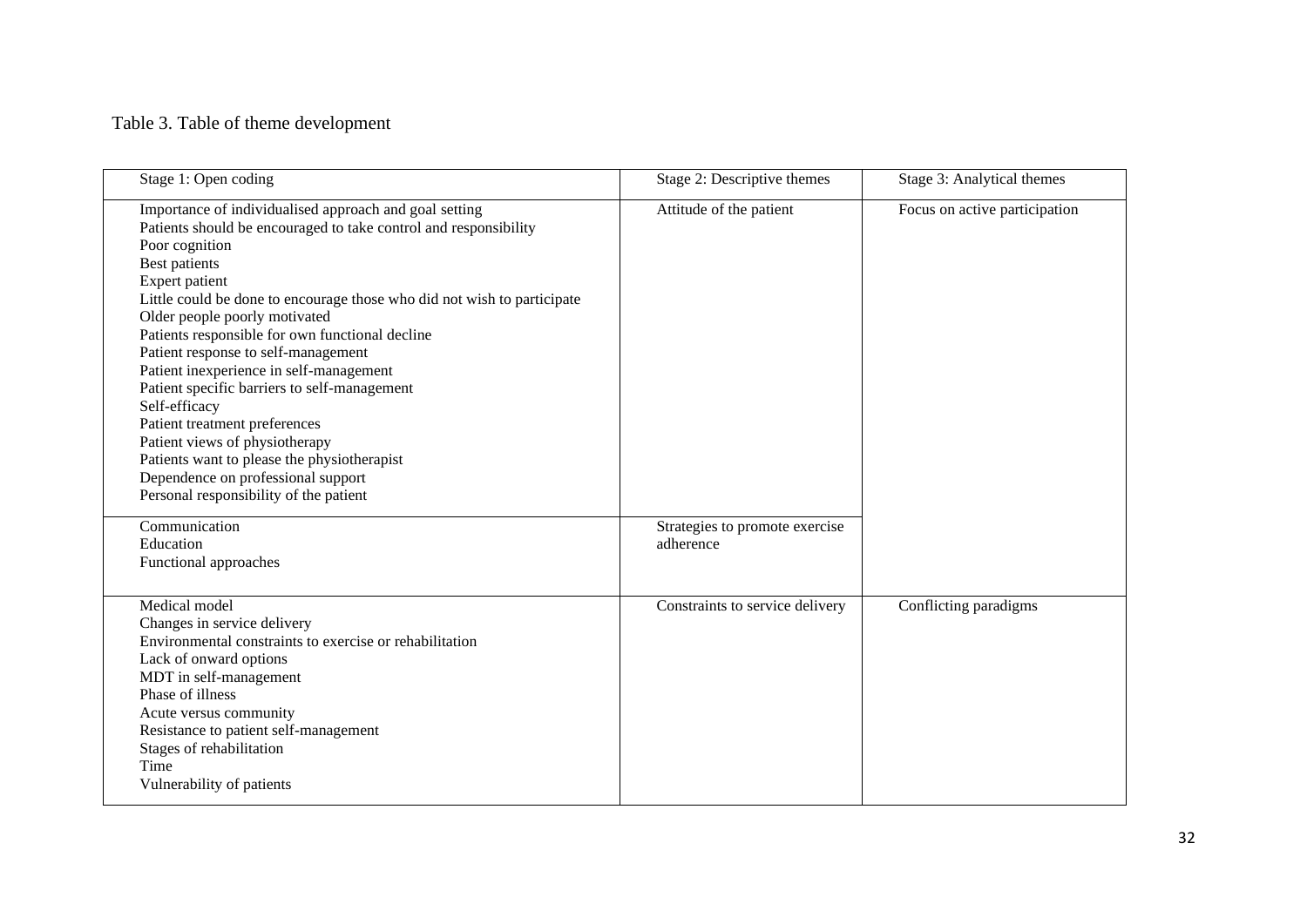| Mind body connection                       | Mind body connection           | Seeing patients as people           |  |
|--------------------------------------------|--------------------------------|-------------------------------------|--|
| Whole person approach<br>Life world        |                                |                                     |  |
| PT desire to remain in control             | PT desire to remain in control | Physiotherapist as the expert       |  |
| Uneven power structure                     |                                |                                     |  |
| Therapeutic control                        |                                |                                     |  |
| Personal views impact on professional role |                                |                                     |  |
| Relinquishing control                      |                                |                                     |  |
| Risk in self-management                    |                                |                                     |  |
| PTs require skills or training             | PTs require skills or training |                                     |  |
| Trusting therapeutic relationship          | Trusting therapeutic           | Valuing the quality of the patient- |  |
| Therapeutic alliance                       | relationships                  | therapist relationship              |  |
| <b>Empowering patients</b>                 |                                |                                     |  |
| Collaboration                              |                                | social                              |  |
| Ownership                                  |                                |                                     |  |
| Lack of trust in patient testimony         |                                |                                     |  |
| Listening to patients                      |                                |                                     |  |
| PT needs to be able to motivate            |                                |                                     |  |
| PT views on who is motivated               |                                |                                     |  |
| Supportive social environments             | Socio cultural background      |                                     |  |
| Socio cultural background                  |                                |                                     |  |
|                                            |                                |                                     |  |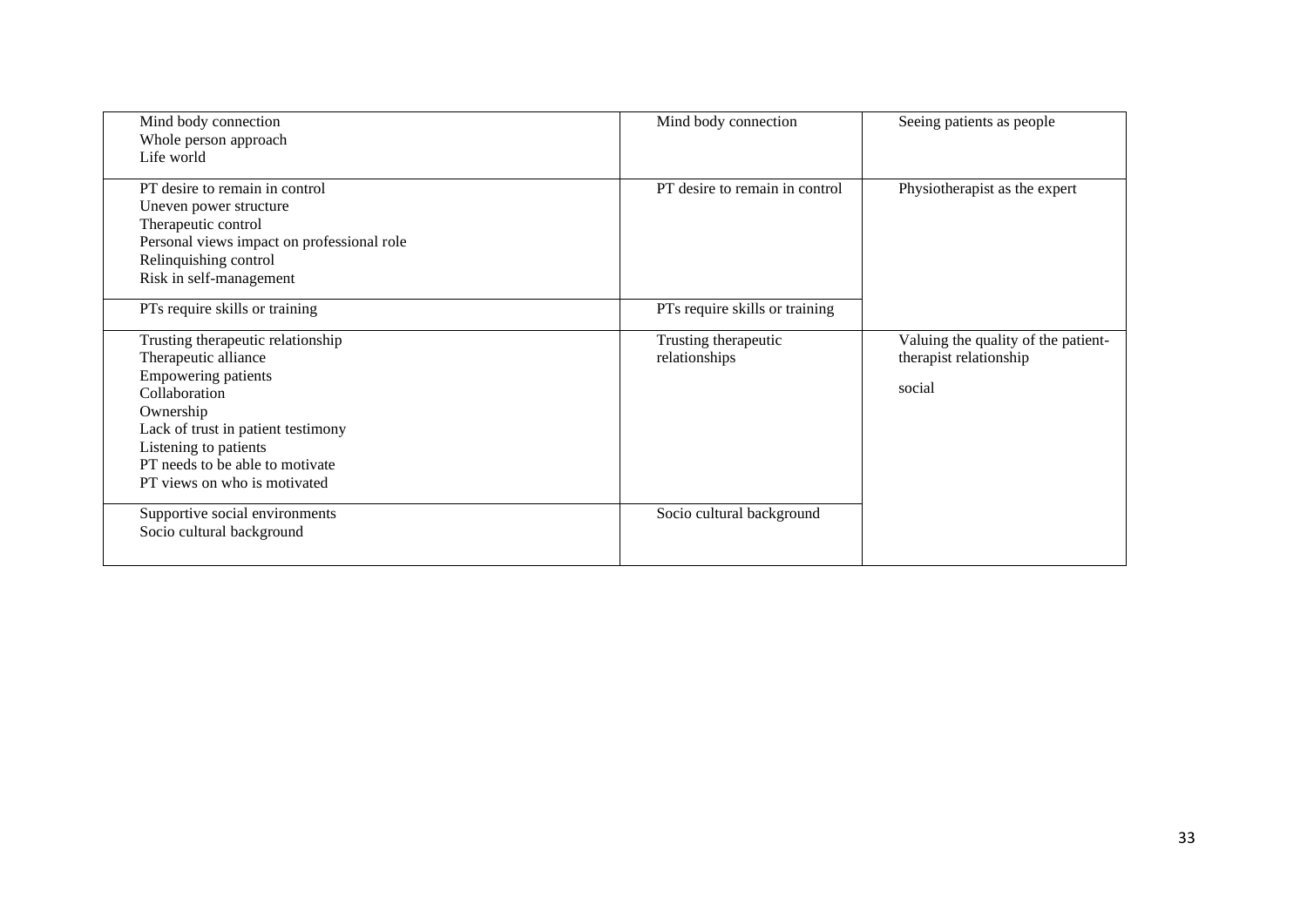| Study                                           | Patient groups                                   | Context                                                                                                                                                                                                            | Data collection<br>methods                        | Aims                                                                                                                                                                                                                 |
|-------------------------------------------------|--------------------------------------------------|--------------------------------------------------------------------------------------------------------------------------------------------------------------------------------------------------------------------|---------------------------------------------------|----------------------------------------------------------------------------------------------------------------------------------------------------------------------------------------------------------------------|
| Cooper et al, 2017                              | Older persons<br>with chronic<br>lower back pain | Setting: United Kingdom - primary<br>care<br>13 National Health Service<br>Physiotherapists (11 female).<br>Experience cannot be determined from<br>details given.                                                 | Focus groups and<br>semi-structured<br>interviews | To explore the perceptions of patients,<br>physiotherapists, and potential peer<br>mentors on the topic of peer-mentoring for<br>self-management of chronic low back pain<br>following discharge from physiotherapy. |
| Cowell et al, 2018                              | Non-specific<br>chronic low back<br>pain         | Setting: United Kingdom - primary<br>care<br>10 National Health Service<br>Physiotherapists (3 female) who had 3-<br>14 years' experience working in the<br>musculoskeletal field.                                 | Semi-structured<br>interviews                     | To explore the perceptions of<br>physiotherapists' in primary care in<br>England adopting a biopsychosocial<br>approach to managing non-specific chronic<br>lower back pain patients.                                |
| Crowe et al, 2010                               | Chronic low<br>back pain                         | Setting: New Zealand – primary care<br>15 Healthcare professionals including<br>physiotherapists. Exact number of<br>physiotherapists not stated.<br>Gender/Experience cannot be<br>determined from details given. | Semi-structured<br>interviews                     | To investigate how healthcare<br>professionals perceive their role in<br>facilitating self-management.                                                                                                               |
| Norris, Jones,<br>Kilbride, and<br>Victor, 2014 | Stroke survivors                                 | Setting: United Kingdom -<br>rehabilitation (acute and community)<br>12 physiotherapists (10 female) who<br>had been qualified between 2-36 years.                                                                 | Semi-structured<br>interviews                     | To explore the experience of healthcare<br>professionals in using an individualised<br>self-management approach with stroke<br>survivors from minority ethnic<br>backgrounds.                                        |
| Norris and<br>Kilbride 2014                     | Stroke survivors                                 | Setting – United Kingdom –<br>rehabilitation (acute and community)<br>7 physiotherapists (6 female) who had<br>been qualified between 7-36 years.                                                                  | Semi-structured<br>interviews                     | To present the views of trained therapists<br>about the utility of a specific self-<br>management approach in stroke<br>rehabilitation.                                                                              |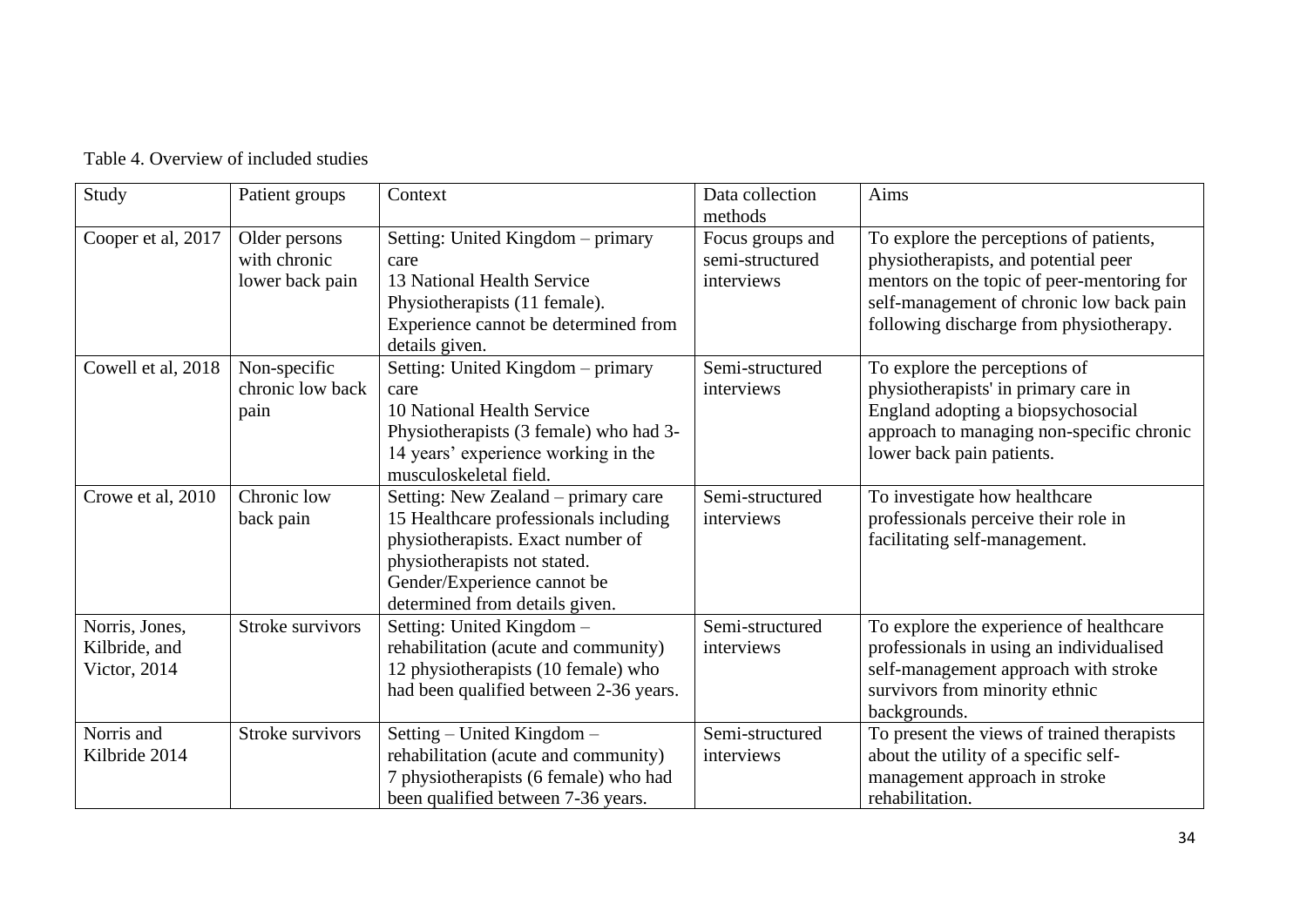| Robinson,<br>Newton, Jones,<br>and Dawson,<br>2014               | Older persons at<br>risk of falls                     | Setting: United Kingdom -<br>rehabilitation (hospital and community)<br>17 physiotherapists (14 female) who<br>had been qualified between 1-28 years.                                         | Focus groups                                      | To involve older people and<br>physiotherapists in the development of<br>acceptable strategies to promote uptake and<br>adherence with an exercise-based falls<br>prevention programme.                                                 |
|------------------------------------------------------------------|-------------------------------------------------------|-----------------------------------------------------------------------------------------------------------------------------------------------------------------------------------------------|---------------------------------------------------|-----------------------------------------------------------------------------------------------------------------------------------------------------------------------------------------------------------------------------------------|
| Sadler, Wolfe,<br>Jones, and<br>McKevitt, 2017                   | Stroke survivors                                      | Setting: United Kingdom - inpatient<br>stroke unit and community<br>13 physiotherapists with between 1-7+<br>years' experience in stroke<br>rehabilitation. Gender not stated.                | Semi-structured<br>interviews                     | To explore physiotherapists' views of self-<br>management, focusing on what self-<br>management means and factors perceived<br>to enable and hinder self-management after<br>stroke.                                                    |
| Satink, Cup, de<br>Swart, and<br>Nijhuis-van der<br>Sanden, 2014 | Stroke survivors                                      | Setting: The Netherlands - primary<br>care and private practice<br>4 physiotherapists. Gender/experience<br>not stated                                                                        | Focus groups                                      | To explore allied healthcare professionals'<br>perceptions and beliefs regarding the self-<br>management of stroke survivors and their<br>knowledge and skills regarding stroke self-<br>management interventions.                      |
| Solvang and<br>Fougner, 2016                                     | Patients with a<br>"wide range of<br>health problems" | Setting: Norway – sports clinics,<br>orthopaedic rehabilitation and a<br>rehabilitation hospital<br>12 physiotherapists (11 female) with<br>between 7-37 years' experience.                   | Focus groups                                      | To gain an understanding of how<br>physiotherapists in practice understand<br>their interactions with patients during the<br>treatment process.                                                                                         |
| Visse et al, 2010                                                | Chronic<br>Obstructive<br>Pulmonary<br>Disease        | Setting: The Netherlands – centre for<br>people with Chronic Obstructive<br><b>Pulmonary Disease</b><br>2 lung physiotherapists (four interviews)<br>in total). Gender/experience not stated. | Semi-structured<br>interviews                     | To evaluate a Chronic Obstructive<br>Pulmonary Disease programme and<br>examine the possibilities to enrich the<br>notion of self-management.                                                                                           |
| Wilson, Kendall,<br>and Brooks, 2006                             | Long-term<br>conditions                               | Setting: United Kingdom - community,<br>primary, and secondary care settings<br>32 physiotherapists. Gender/experience<br>not stated.                                                         | Focus groups and<br>semi-structured<br>interviews | To explore how patient expertise is viewed,<br>interpreted, defined and experienced by<br>patients and healthcare professionals, to<br>analyse how patient expertise is promoted<br>and enabled through the self-management<br>process. |